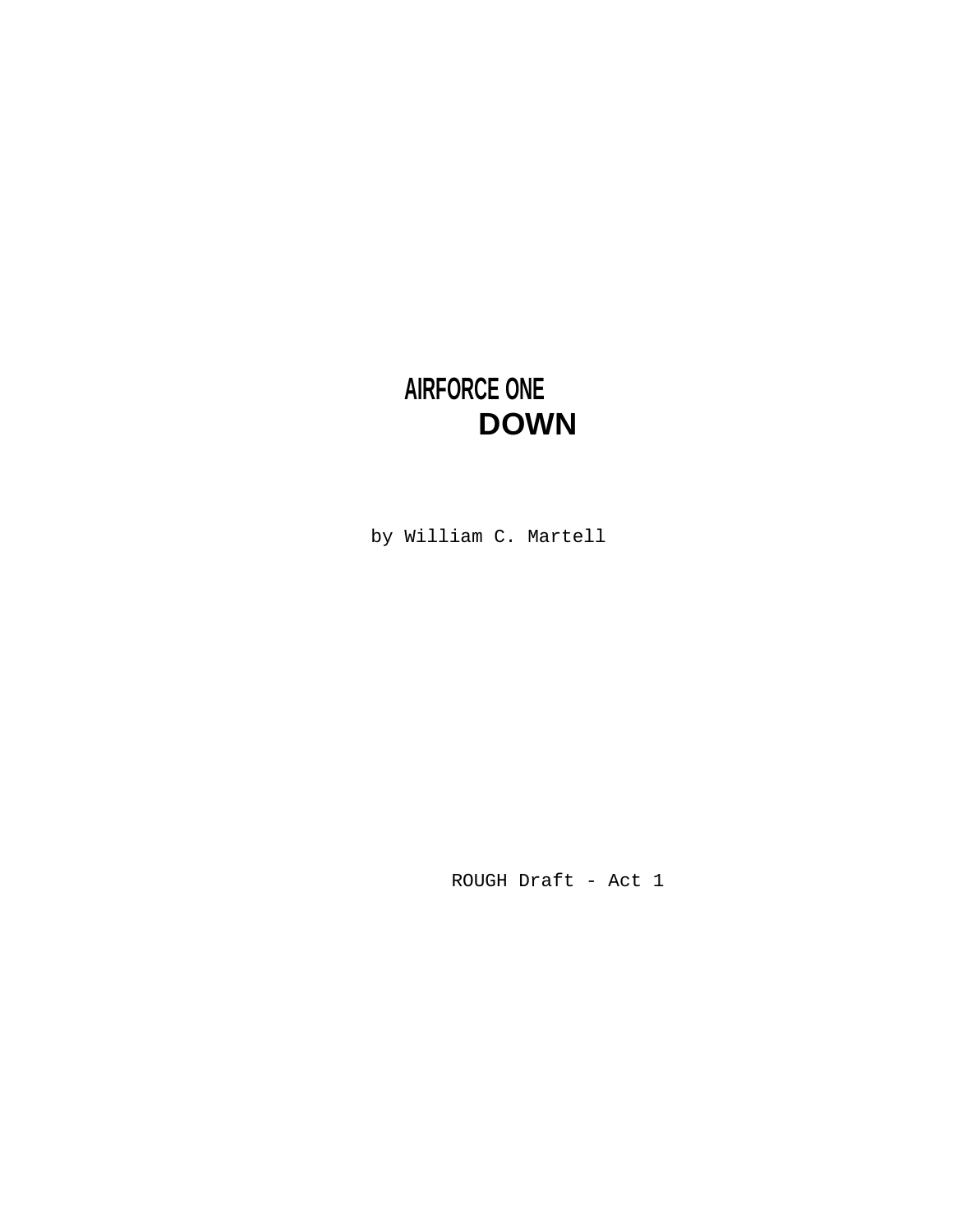EXT. JIJIGA, ETHIOPIA - ESTABLISHING -- DAY

The Wild Wild East. No Man's Land between Somalia and Ethiopia - in a constant state of civil war. Mountains, tapped out mines, flat dead plain with a scattering of cactus.

SUPER: JIJIGA, ETHIOPIA

Mud and stick houses on the outskirts of town give way to stone and cement buildings downtown. Hyenas hide in the darkened alleys. Street vendors sell carpets and buckets.

One of the cement buildings downtown is a prison...

INT. PRISON CELL -- EVENING

Stripes of light across the face of COMMANDER UMARI as he talks to the prisoner.

> UMARI At dawn a soldier will take you to the field behind this building. He will place you against the wall. And shoot you. (smiles) Admit you are ONLF, provide us with the names of other terrorists, and we will allow you to live.

The prisoner looks up from the shadows - Dr. GEORGE FREERS. Middle aged, glasses with one cracked lens.

FREERS

I'm an infectious disease expert for the CDC, here with the World Health Organization to study --

Umari slaps him, leaving a mark.

UMARI Please. Don't make me hurt you. Just tell me the truth.

FREERS That is the truth --

Another massive slap.

UMARI You leave me no choice. Sleep well.

Umari leaves the cell.

Freers falls back against the wall... into the darkness.

EXT. JIJIGA, ETHIOPIA - ESTABLISHING -- NIGHT

Hyenas in the streets, barking.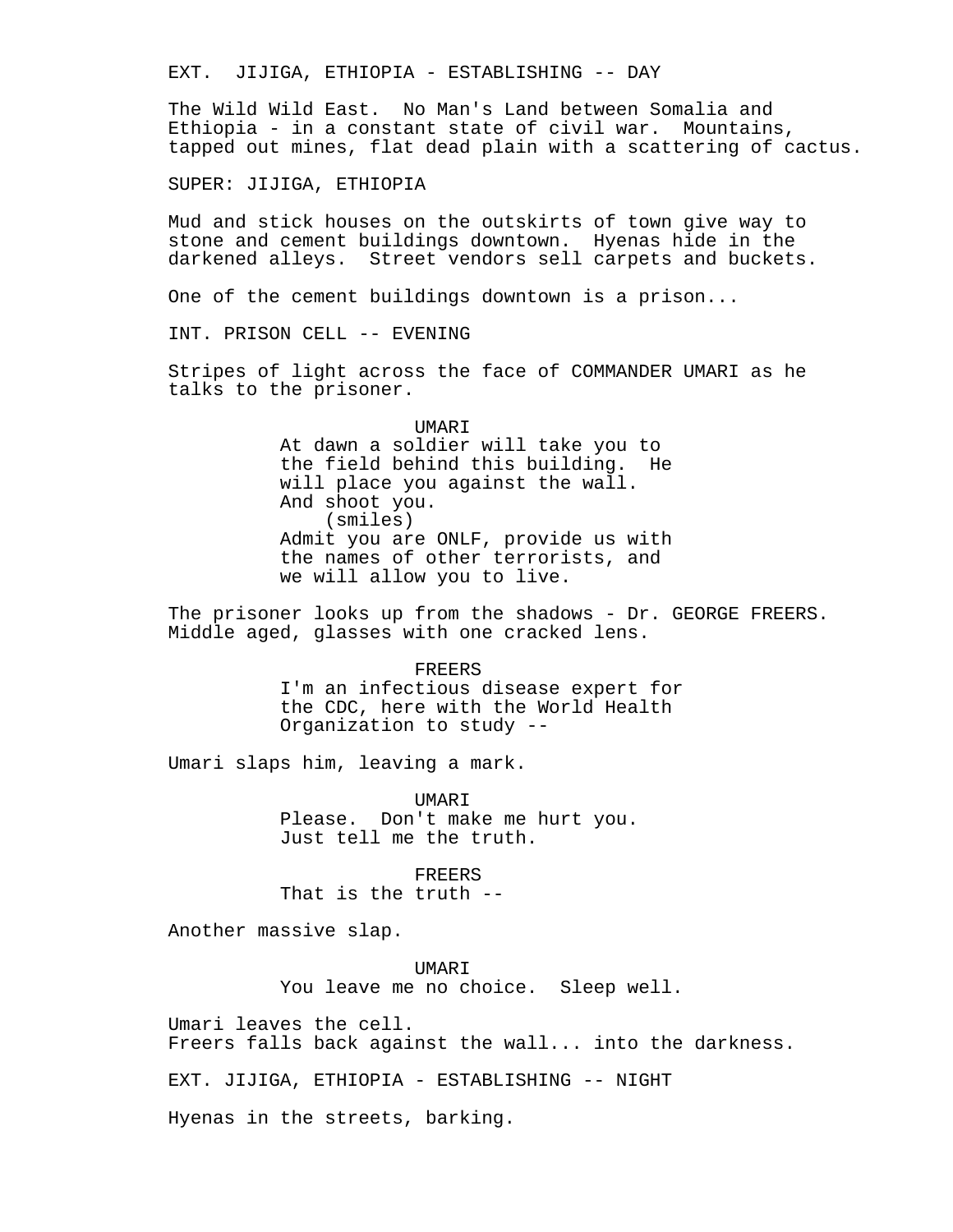INT. PRISON CELL -- NIGHT

The cell door opens. Freers opens his eyes. The silhouette of a SOLDIER.

## FREERS

You're early.

The Soldier grabs him by the collar, yanks him to his feet.

FREERS

Umari said dawn. It's still dark. Two hours. Just give me two more hours. You can go back to sleep --

# SOLDIER

Shut up.

The Soldier pushes him out the cell door.

EXT. WALL BEHIND THE PRISON -- NIGHT

Pitch black. Only the stars. Not even a hint of sunlight.

# FREERS

Two more hours --

The Soldier slams Freers against the wall.

### SOLDIER

There's a plane in the brush about two miles east. If you stay quiet, we won't have to run.

Lights flick on inside the prison. Exposing the Soldier's face - not an Ethiopian at all. He's Col. MITCH KELLER, hot shot Air Force pilot, expert in extractions. He's the best and he knows it... the guy you want to rescue you.

# KELLER/SOLDIER

Shit.

Keller grabs Freers by the collar again and start running.

EXT. JIJIGA STREETS -- NIGHT

Keller drags Freers behind him, running down the dark streets.

FREERS

My equipment!

# KELLER

Their's now.

ALARMS sound from the prison. Freers picks up his pace.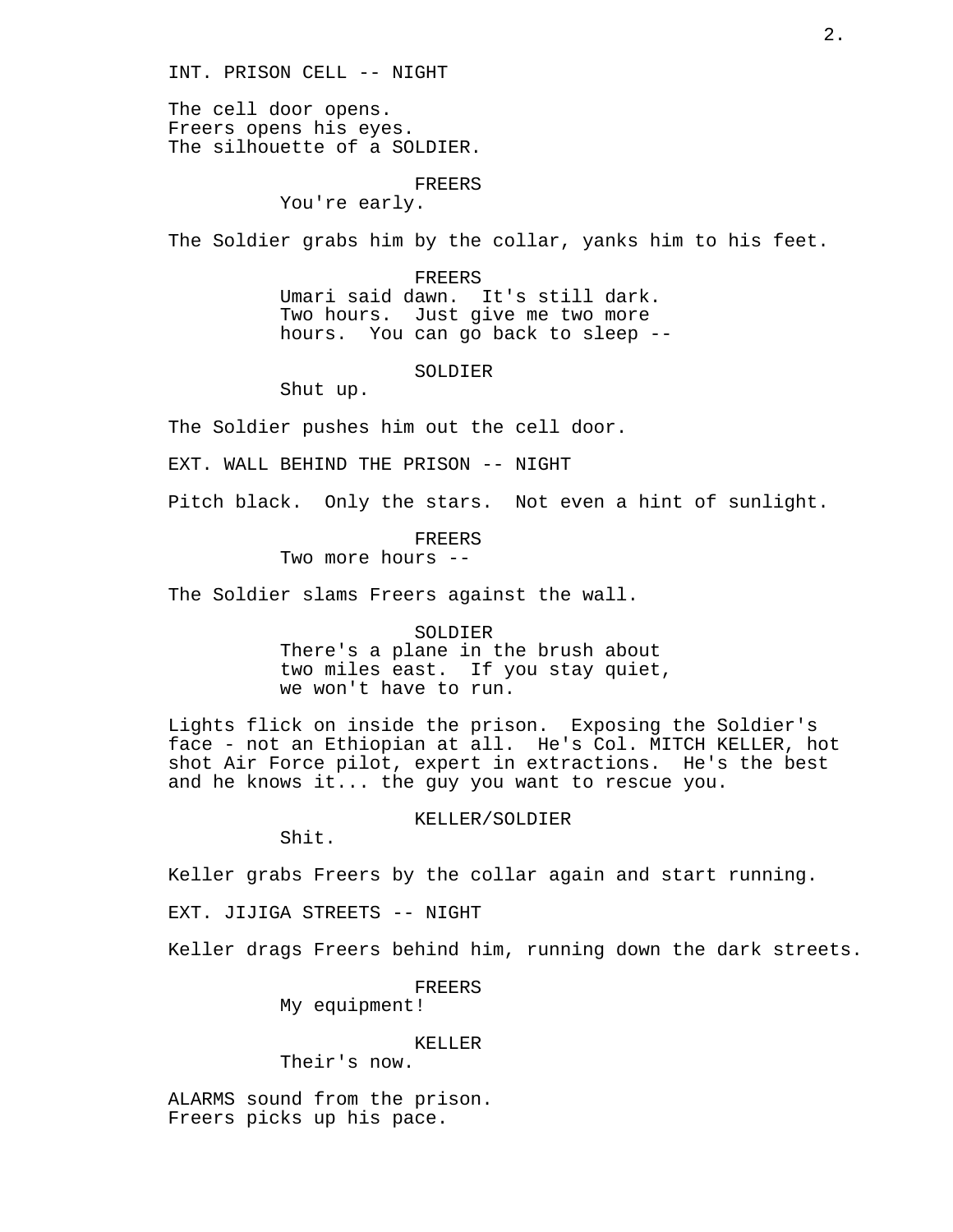Keller lets go of his collar.

FREERS I have slides with an Ebola mutation --

KELLER You want to go back?

The prison's ancient Land Rover spins the corner behind them, roaring down the street - spot lights finding them.

FREERS

They're going to catch us!

# KELLER

Run faster.

They race down the street, old Land Rover gaining on them. Keller ahead of Freers.

Umari and two SOLDIERS in the Land Rover. One aims at them - fires.

Bullets spatter off the side of the building next to Freers.

FREERS They're shooting at us!

KELLER Told me you were smart.

More bullets spark off the walls. Freers looks at the Land Rover - only a block away now! Looks ahead... Keller is GONE!

# FREERS

Where  $---?$ 

A hand reaches out from an alley - grabs him by the collar. YANKS him into the alley.

IN THE ALLEY

Keller drags Freers behind him as he runs down the narrow alley to the street on the other side.

The Land Rover stops at the mouth if the alley. Shines the spotlight at them.

KELLER

Not good.

Keller stops in front of Freers, turns around, pulls a HUGE black Desert Eagle automatic and aims it at Freers.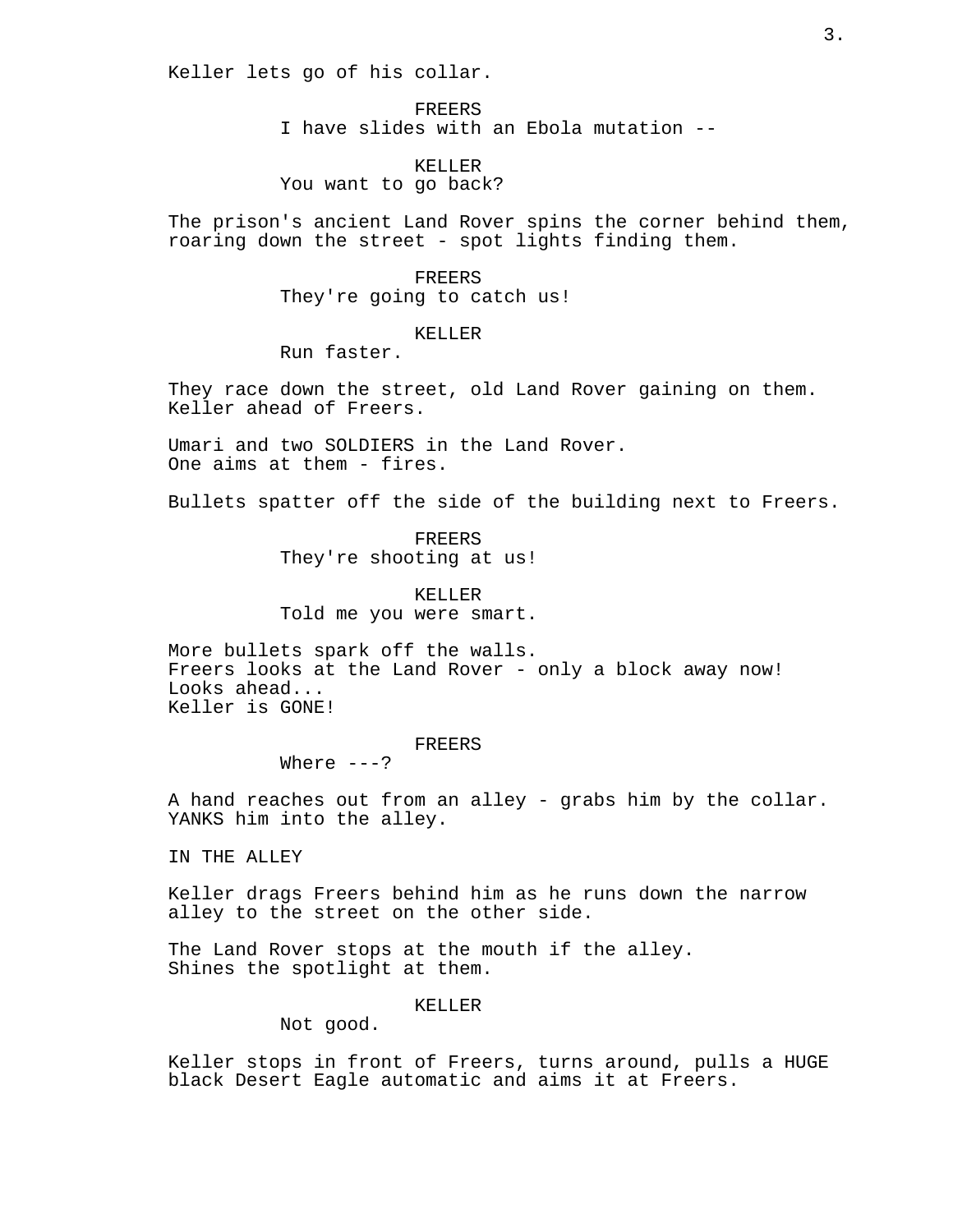Nooooo!

Keller rests the gun on Freers shoulder and fires a couple of times... shattering the spotlight on the Land Rover.

Swearing in Somali - Umari's voice.

The Land Rover returns fire - firing blind.

Keller yanks on Freer's collar, bolting the last few feet out of the alley onto the next street. Bullets sparking and ricocheting off the alley walls behind them.

ANOTHER STREET

Keller and Freers race down the street, heading out of town. A hyena chasing after them.

# FREERS

Who are you?

KELLER Less talking, more running.

Freers is out of breath, out of shape.

JIJIGA STREET

Umari throws a DEAD SOLDIER out of the Land Rover.

UMARI

Go! Go!

The Soldier behind the wheel puts it into gear, roars off down the street to the next cross street.

> UMARI Damned ONLF terrorists.

The Land Rover rips around the corner.

ANOTHER STREET

Keller turns, Freers is lagging way behind. He slow, grabs Freers collar again and drags him along.

# FREERS

Hey! Hey!

Keller hears the roar of an engine. Yanks Freers into another alley... Seconds before the Land Rover skids around the corner.

IN THE LAND ROVER

Umari sees the empty street.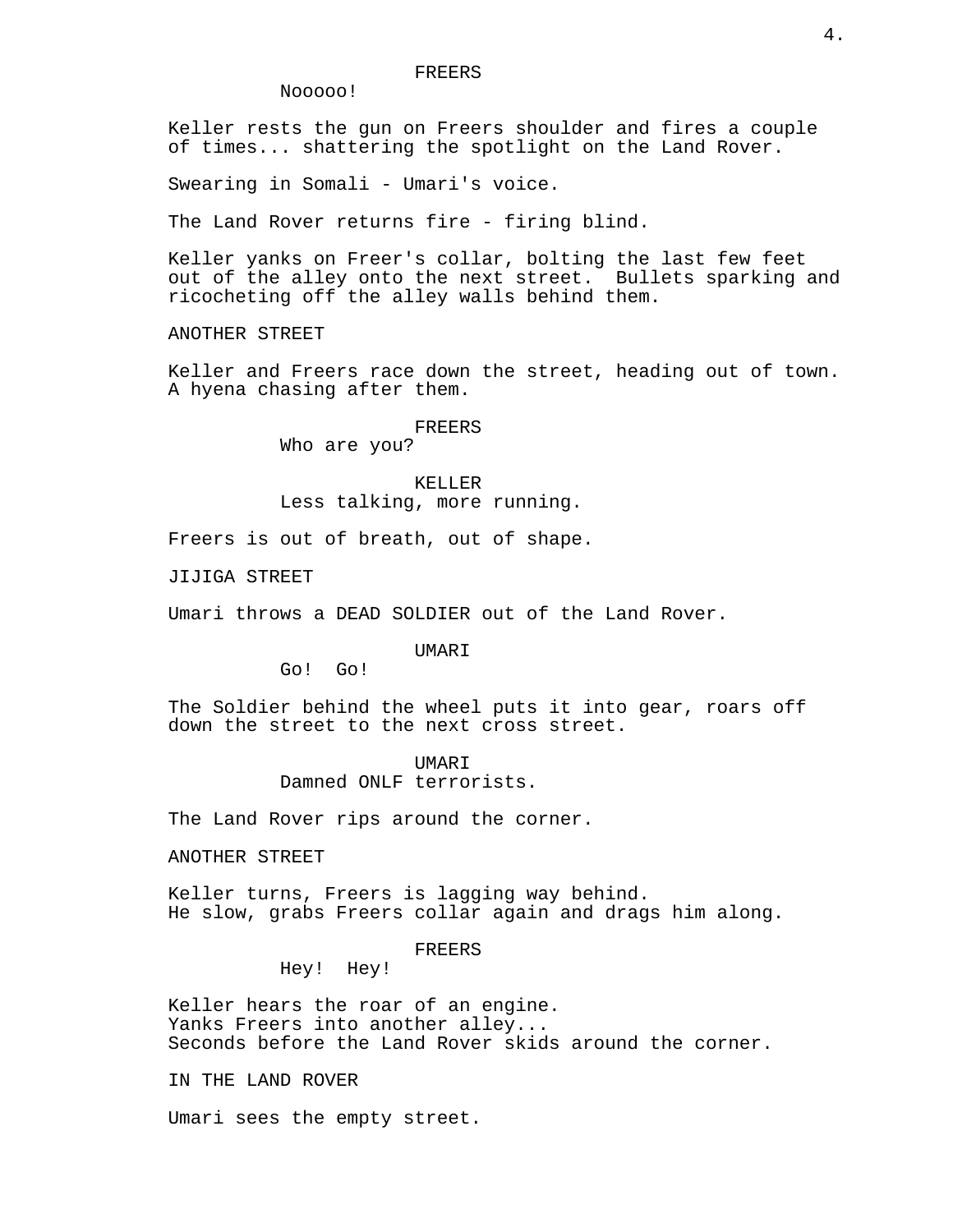No sign of the escapee. Just a hyena running into an alley, barking.

# UMARI

There you are.

Umari keeps going down the cross street - parallel to the alley. Heading off Freers and Keller.

IN THE ALLEY

Keller drags Freers down the alley behind him. A noise behind them - someone in the alley! Chasing!

# KELLER

Be still.

Keller pulls out the big black gun again. Fires down the alley. The hyena yelps... then drops.

#### KELLER

Run.

Turns, runs to the end of the alley. Freers follows.

# FREERS

Who are you?

Keller gets to the end of the alley, hears the Land Rover.

# KELLER

Stop!

Freers runs into him before he can stop - almost pushing them both out of the alley onto the street in front of the Land Rover. Keller aims at the Rover and fires.

ANOTHER STREET

Bullets spark off the hood of the Land Rover. One hits the Soldier driving...

Umari grabs the wheel, spins the Land Rover out of the line of fire, almost hitting a building.

Keller grabs Freers collar and makes a break for it. They race across the street to the next alley - and the field beyond.

INT. LAND ROVER -- NIGHT

Umari kicks the dead driver out and grabs his walkie.

UMARI The goat field East of town.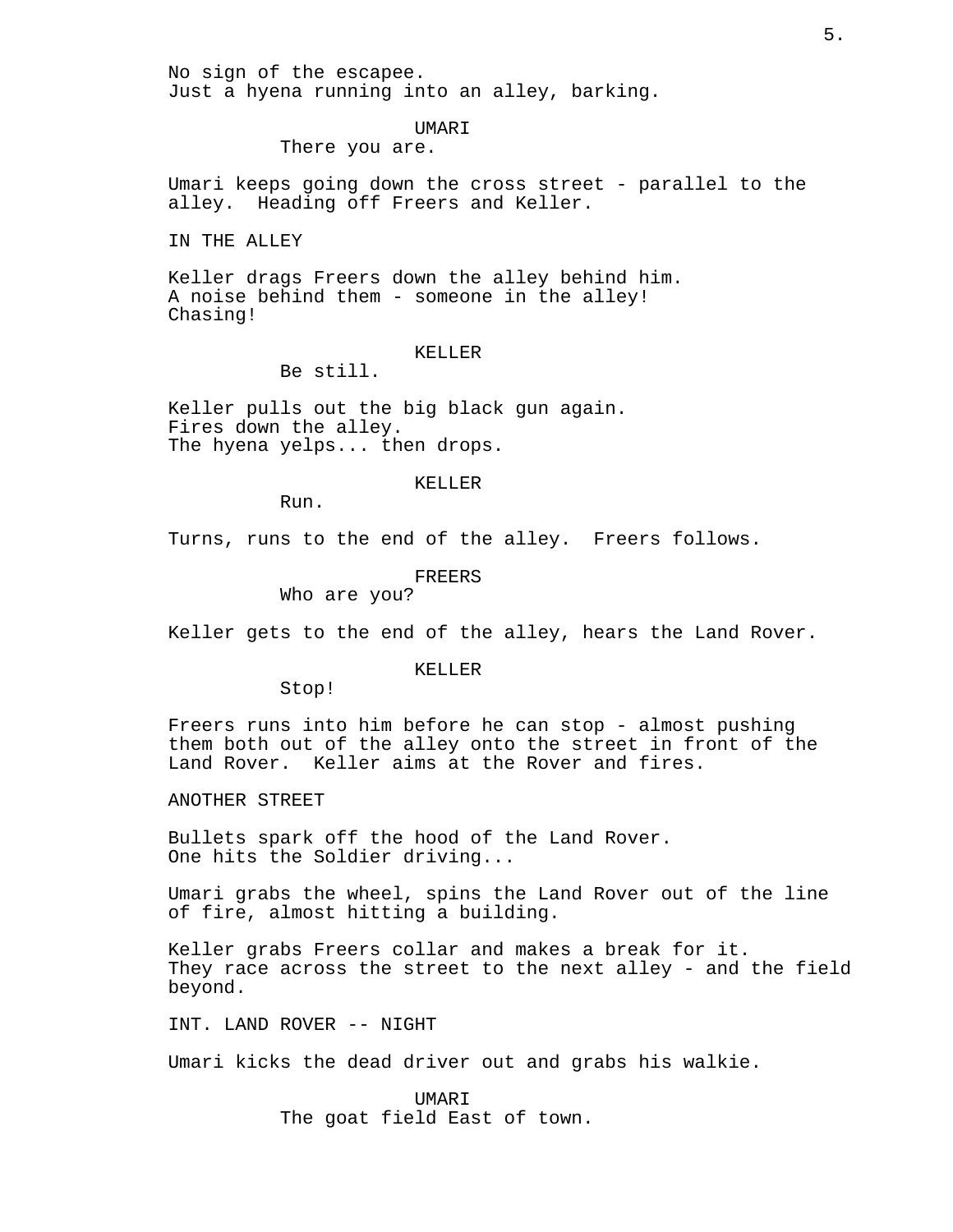UMARI

I want twenty soldiers, five vehicles. Now!

Umari drops the walkie, grabs his machine-pistol, roars away.

EXT. FIELD -- NIGHT

Keller runs through the field, Freers trying to keep up.

FREERS There's no place to hide!

KELLER We aren't hiding.

FREERS You can't fight them.

On cue, the Umari and the Land Rover blast over the field at them - headlights turning them into targets.

Bullets blast divots of earth around Keller and Freers. Freers dives to the ground near some scrub. Keller turns to face the Rover.

FREERS

You're crazy.

Keller doesn't answer - he aims at the Rover.

Umari continues firing. Rover getting closer. Closer. Closer.

Finally Keller fires. Bullet shattering the Rover's window and Umari's skull.

INT. LAND ROVER -- NIGHT

Umari falls over dead, hitting the steering wheel.

EXT. FIELD -- NIGHT

The Land Rover veers to the left, hits a rock, flips over. Explodes in a giant fire ball.

> FREERS Who the hell are you?

An alarm sounds from the town. Keller clicks off an alarm on his iPhone-like device.

> KELLER Colonel Mitch Keller, U.S. Air Force. I do extractions.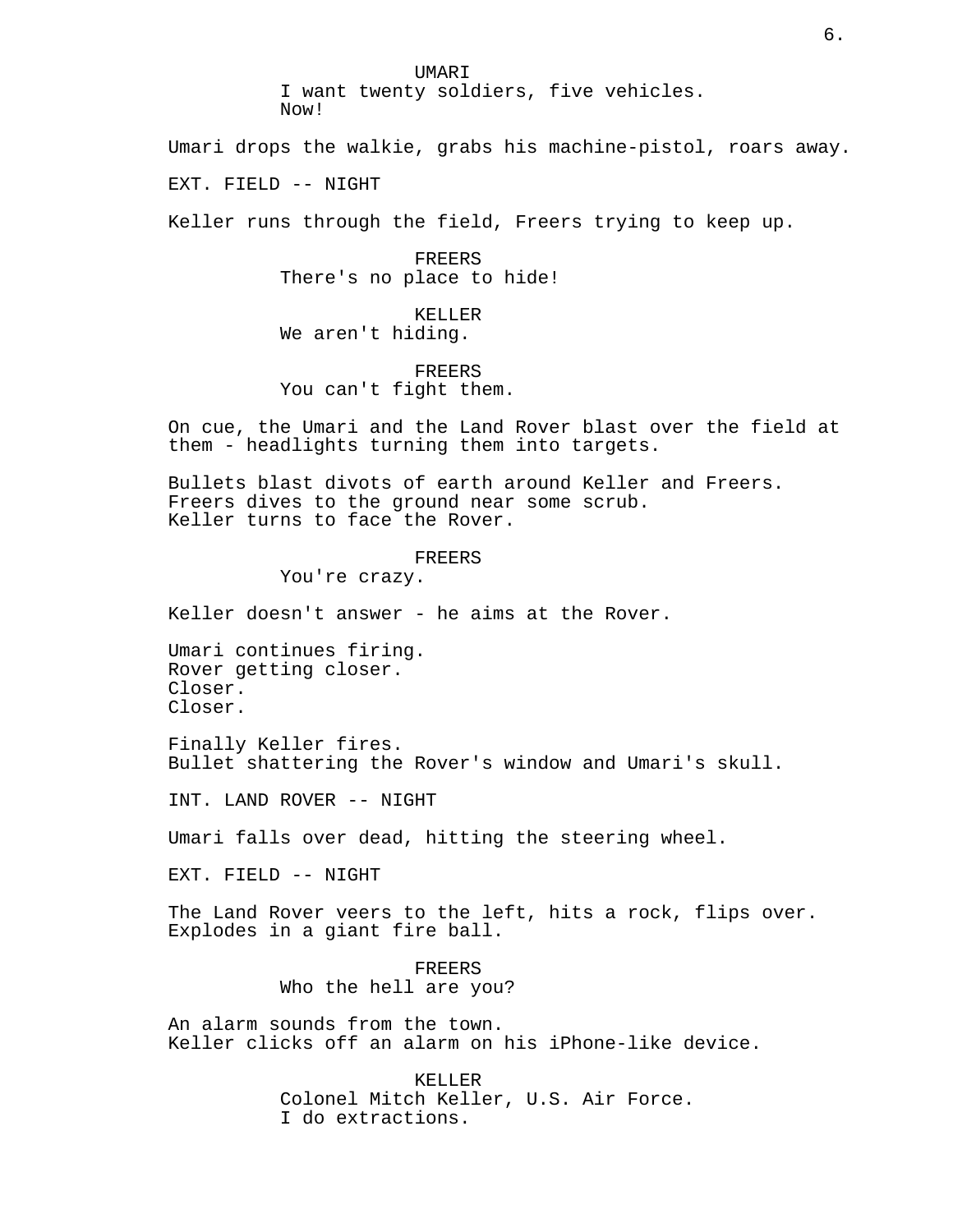Grabs the bunch of scrub - really a camouflage tarp - pulls it back to expose a black airplane wing underneath.

> KELLER Ever flown in a Stealth fighter plane?

Freers looks at the exposed section of plane wing.

INT. F-117A -- NIGHT

Keller in the cockpit - black flight suit and helmet. Freers in the jump seat behind him, scared.

> KELLER Hey, baby, ready to go?

> > FREERS

I'm not sure.

KELLER Talking to the plane.

Keller looks at a tattered photo, folds it, pockets it. Grabs the stick... and takes off!

EXT. FIELD -- STOCK -- NIGHT

An F-117 Stealth Fighter plane takes off in the darkness, mountains in the background.

EXT. SKIES OVER AFRICA -- STOCK -- NIGHT

The F-117 Stealth Fighter plane roars through the skies.

EXT. EDWARDS AIR FORCE BASE -- STOCK -- DAY

The Air Force base in the simmering sun.

INT. COMMAND CENTER -- DAY

Keller takes off his helmet as he leads Freers into the room. Lt. General DORADIN looks up.

> KELLER One germ guy. Who signs for him?

Doradin shakes Keller's hand.

DORADIN Great job, Mitch.

FREERS He made me leave all of my equipment --

DORADIN We'll get you some new equipment. 7.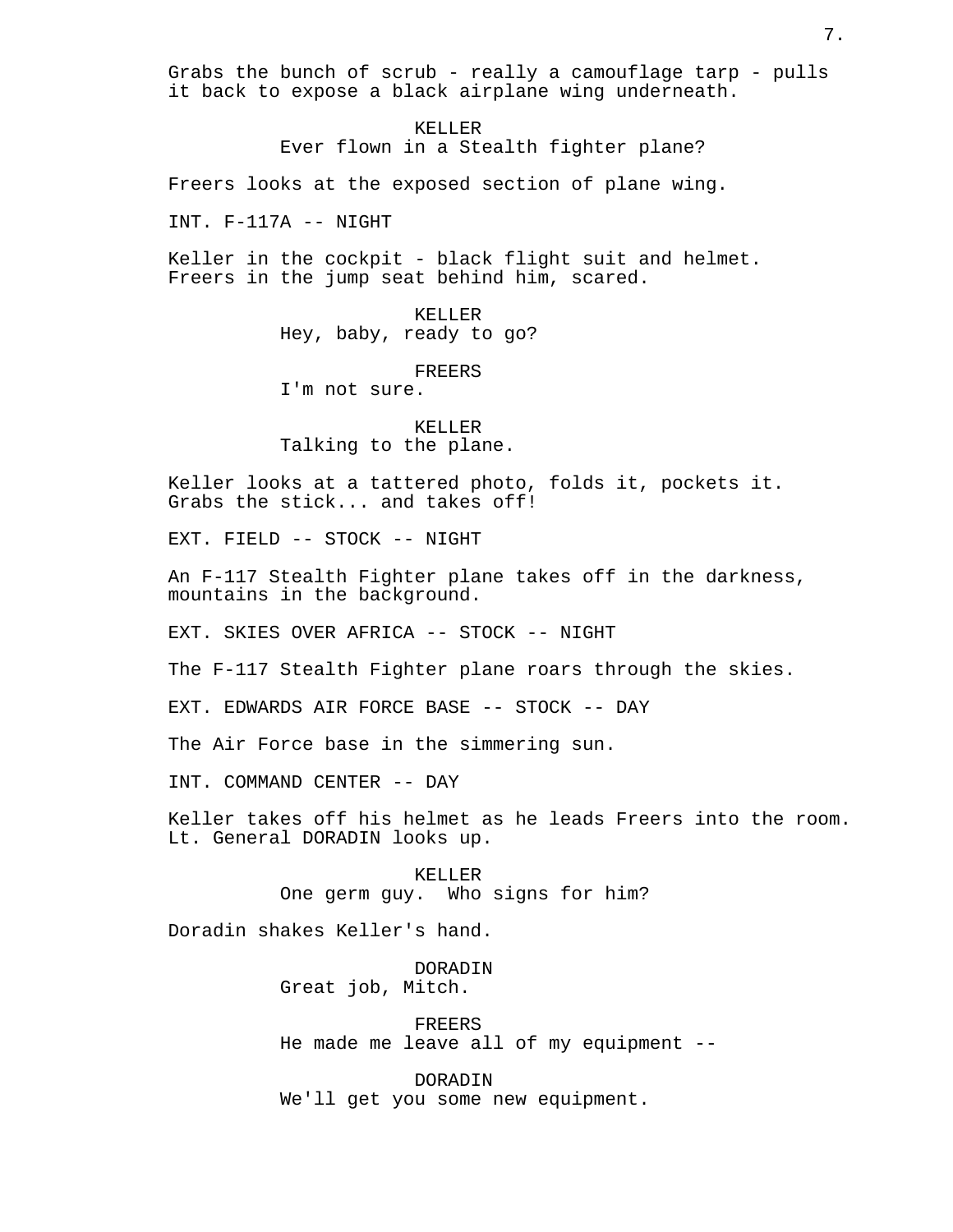DORADIN I'll have a plane take you back to the CDC. Leave in about an hour.

An AID whisks Freers away. The big screen in the room shows a Presidential Press Conference. Doradin and Keller watch...

ON TELEVISION

Charismatic PRESIDENT SHAGAN at a podium, next to another podium where the RUSSIAN PRESIDENT stands. The GNN news network logo in the corner of the screen, along with a title: President Shagan and Russian President Trofimov.

## PRESIDENT

Global terrorism is not our enemy. Hatred and anger and exclusion and hunger and poverty are our enemies. Those things breed terrorism.

Keller leaves the room, as the speech continues.

INT. CIVIC FORUM HALL -- DAY

After the applause, President Shagan continues.

#### PRESIDENT

When people have no food, they look at those who do and lash out. When one tribe has water and another does not, anger grows. It is their tribe against our tribe. Those people against my people.

SUPER: MOSCOW, RUSSIA

## PRESIDENT

We focus on our differences - hair color, skin color, eye color - but these are nothing more than a matter of pigmentation. There is only one race - the human race.

Applause. President Shagan looks over the crowd.

# PRESIDENT

We focus on differences in culture and religion and language - but we all laugh when we are happy, cry when we are sad, and pray to whatever God we believe in that our children will have better lives.

Applause. President Shagan's suit is a distinctive blue.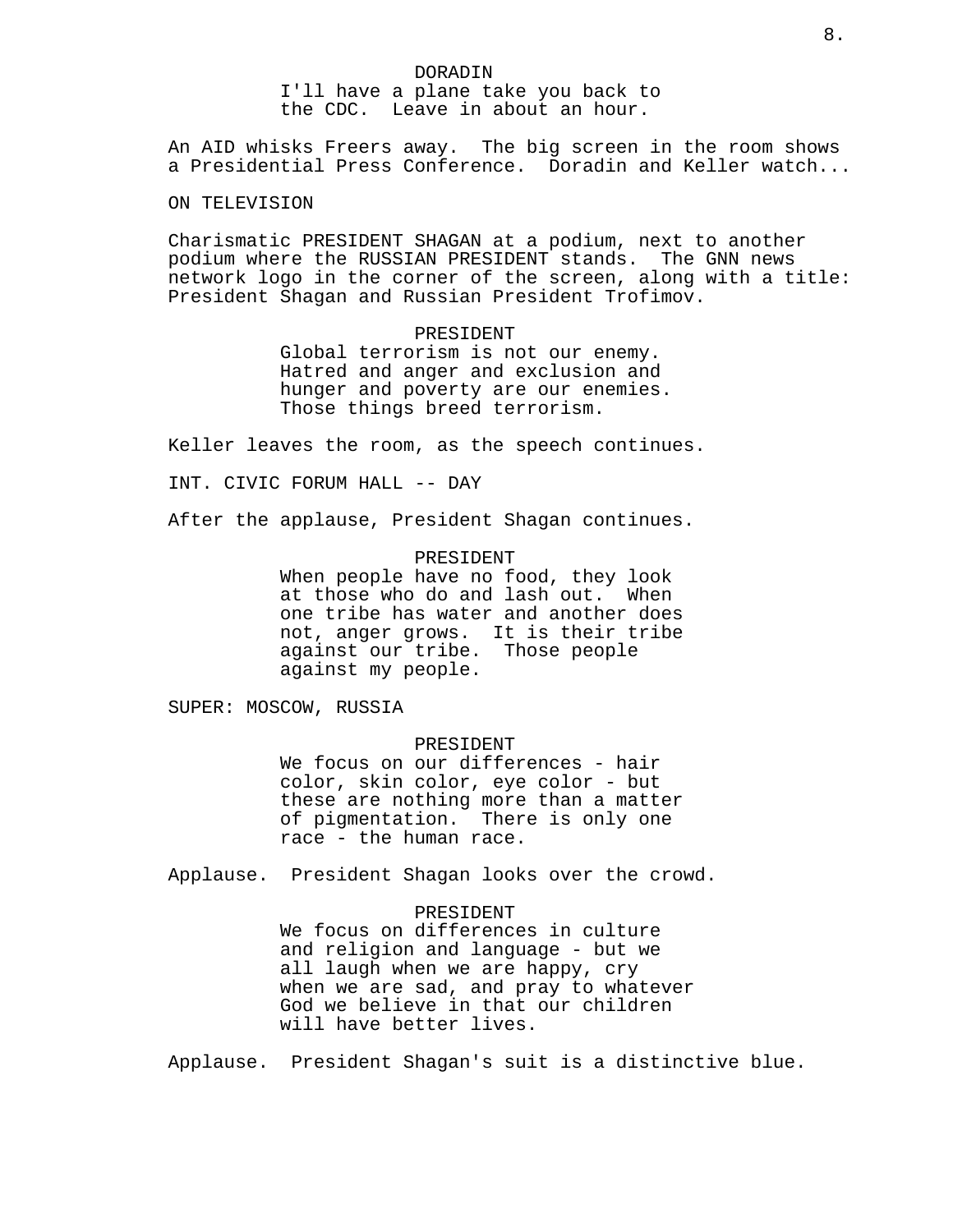#### PRESIDENT

For many years America thought that Russia was our enemy - but now they are our friends. Our countries, and our people are more alike than we are different. Your President, Demetri Trofimov, drives a seven year old Volkswagen, I drive a twenty year old Mustang. We both want the best for our people and our families.

Applause.

The Russian President nods in agreement.

PRESIDENT We want peace. We want safety. We don't want our families to live in fear. We don't want to waste our time and money on hatred and war.

Applause.

# PRESIDENT

Instead of fighting each other, or hating each other, or excluding each other; we must learn to work together, and live together. Our problems as humans are many - we can not solve them if we are fighting each other. If we believe our way is the only way. Every man is different, but every man is the same. We are all brothers. Let us work together to make this a better world.

Applause, and the Russian President comes over to shake his hand for the flash-bulb popping photo op.

EXT. AIR FORCE ONE -- STOCK -- DAY

A flash of lightning. Air Force One cuts through the clouds at 30,000 feet.

INT. AFO LOUNGE -- DAY

President Shagan sits on a built in sofa near an oval window clouds floating by outside. GNN Reporter LIZ VARNA sits opposite him, no recorder in hand - off the record.

> VARNA Nice speech, President. Do you believe any of it?

PRESIDENT Do I believe everyone is going to drop their guns and hug their enemies?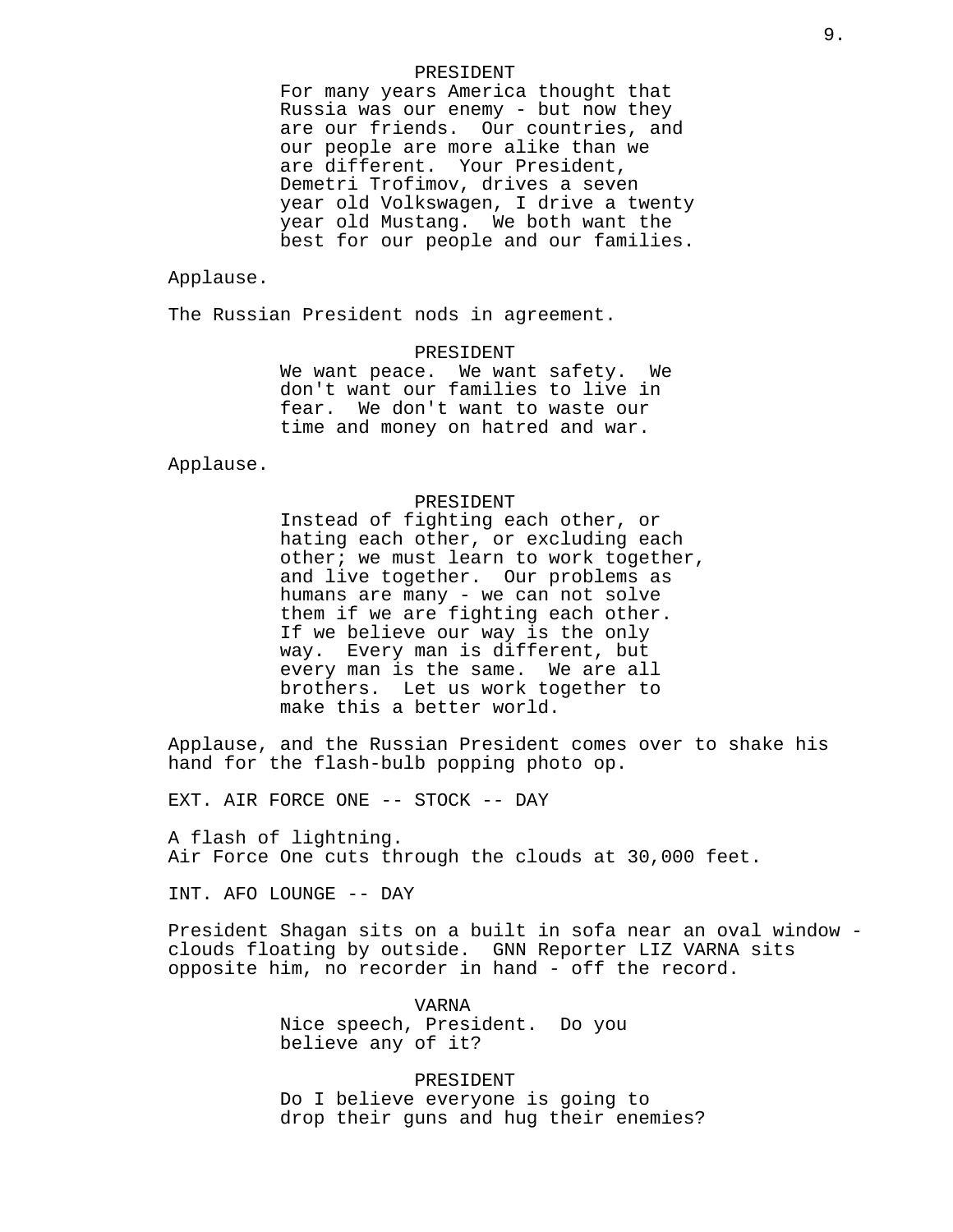#### PRESIDENT

(laughs) Probably not in my lifetime. But we need goals, we need a focus for our nation. I'd rather aim for peace than some war that just leads to more war.

Liz Varna notices the flag lapel pin.

# VARNA

And if someone attacks us?

# PRESIDENT

Am I just going to roll over? Hell no. But I'm against using reflex instead of reason. Are we a country of blind reaction, or a country of calculated action? Hot headed bar room brawlers or people who consider the repercussions of our actions?

VARNA

Do you always have the right answer?

# PRESIDENT

(laughs) If you ask my wife, I always have the wrong answer.

Varna laughs... and the plane shakes. Hard. Both grab hold of the walls and seats.

PRESIDENT

A little rough air --

An explosion. The plane JOLTS. Black smoke outside the window.

EXT. COUNTRYSIDE -- DAY

A REBEL sites Air Force One on his Kvadrat SA-6 Surface to Air missile launch vehicle.

## REBEL

Fire!

Another REBEL hits the launch button. The SAM fires.

INT. AFO LOUNGE -- DAY

A SECRET SERVICE AGENT steps into the lounge. President Shagan and Varna look up at him.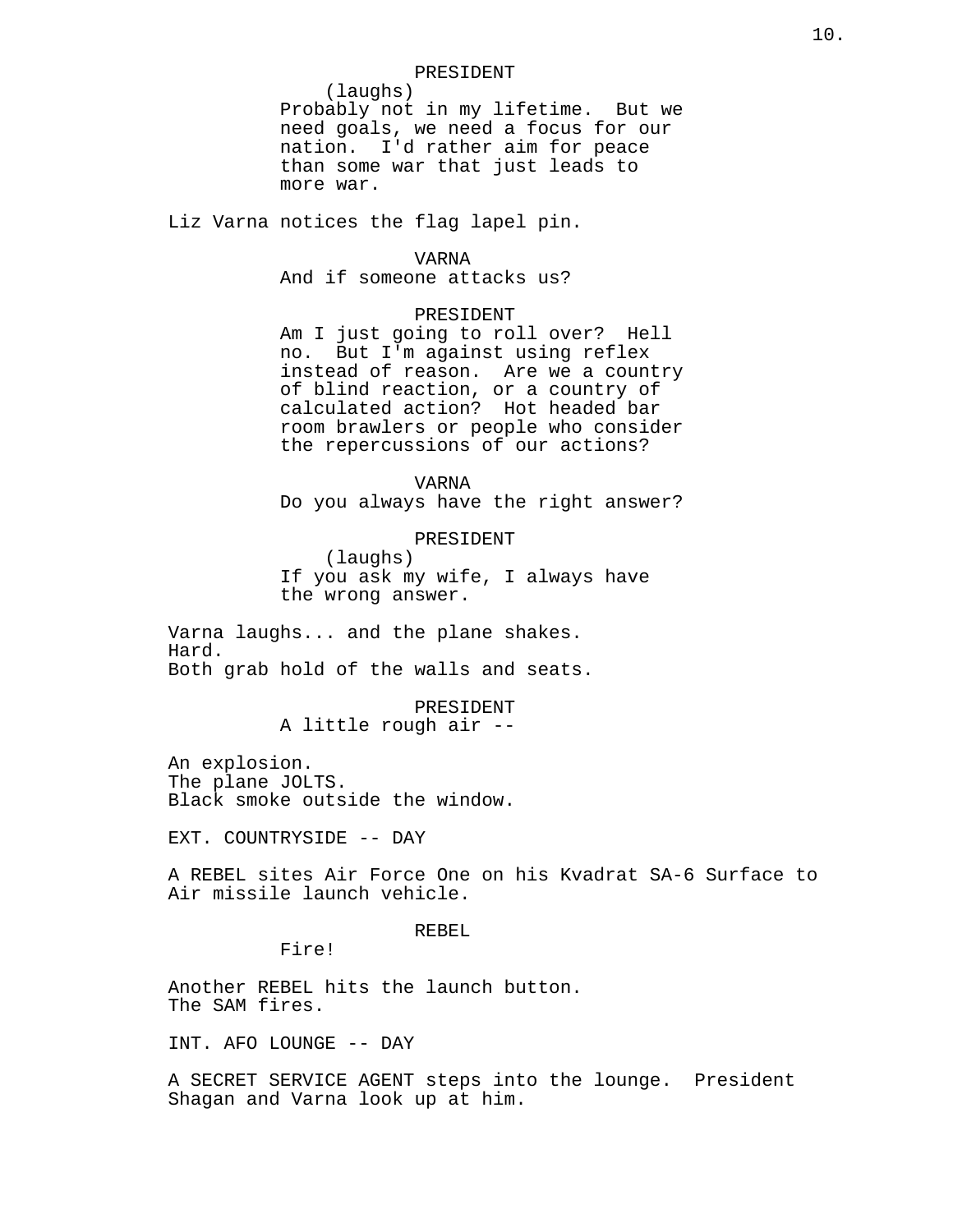AGENT Mr. President, we are under missile attack. I need to get you to --

A heavy hit. The whole plane shakes. The President and Varna are knocked to the floor, as is Secret Service Agent.

The floor tilts. A high pitch whine from the engines.

PILOT (V.O.) We have been hit! Emergency crash positions. We are going down. I repeat - we have been hit and are going down. We will attempt to land, but it isn't going to be pretty.

The President, the Secret Service Agent, and Varna get to their feet, holding onto the walls, go to their seats.

## PRESIDENT

How did they  $-$ 

Then the lights go out, plunging the plane into darkness.

EXT. WASHINGTON DC -- STOCK -- DAY

Washington DC in the afternoon light. All of the monuments, the reflecting pond. The White House, the Capitol Building.

INT. SITUATION ROOM -- DAY

The board room for a nation. Video screens on the walls, that big board from STRANGELOVE, maps, and a giant table where every member of the Cabinet except the President is seated. The chair across from VP LYNSKEY is empty.

SUPER: WHITE HOUSE SITUATION ROOM

Prissy germ-phobic CIA Chief TEALE addresses the group in cold monotone.

> TEALE This is the last transmission from Air Force One.

Presses a button, recording playing on the room's speakers.

PILOT (V.O.) The is Air Force One. We have been hit. Complete loss of stabal -- (static) Losing fuel rapidly. (static) There's a field below. I will attempt to land. Here we go...

Noise. But not the sound of a crash - a crash landing.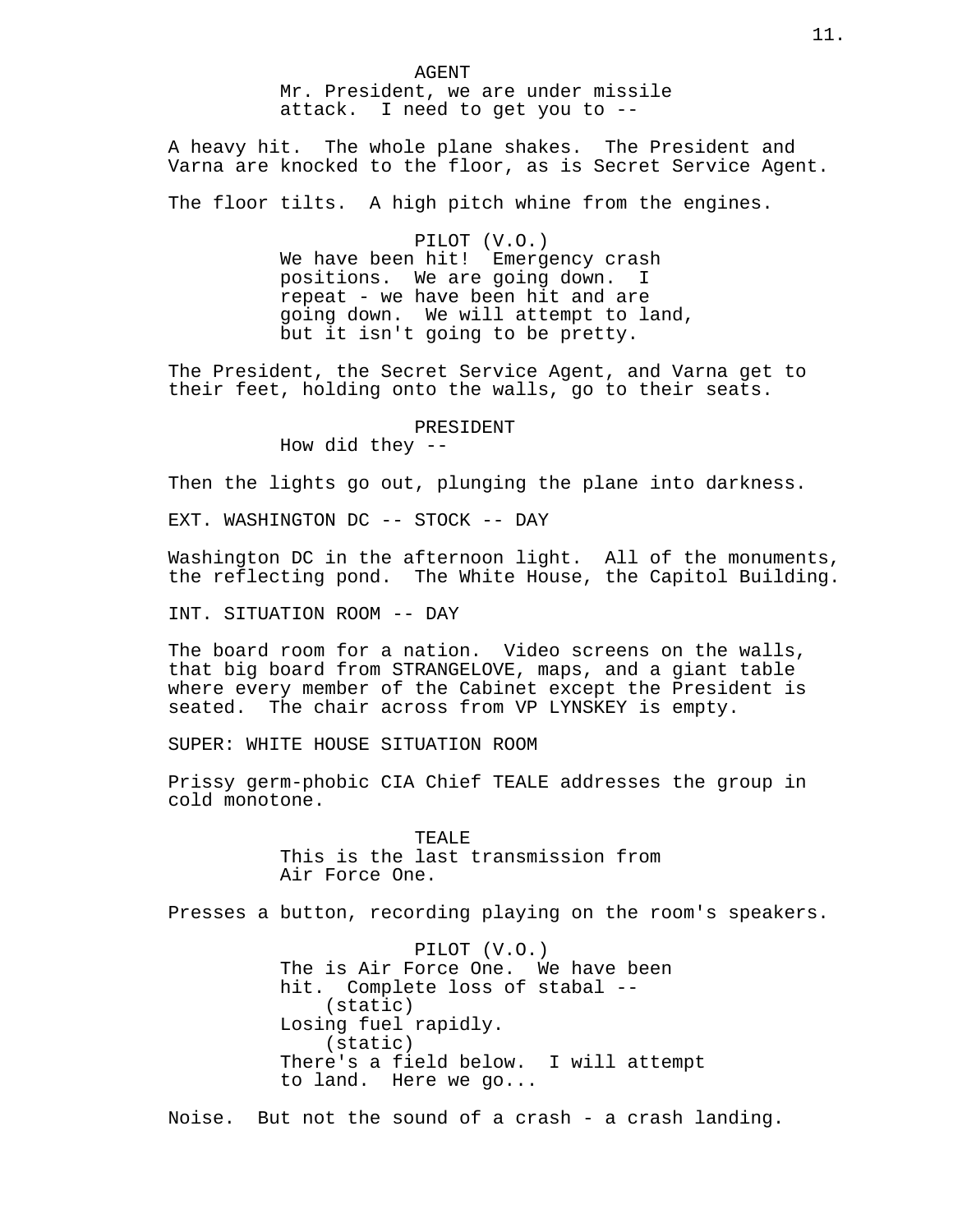Sudden cut off. Teale turns off the recording.

TEALE

Then we lost communication.

Teale presses another button, and a map shows up on the video screen - showing the southern section of Russia.

## TEALE

They were shot down over Karifistan, a southern provence of the Russian Federation on the Caspian Sea.

Vice President LYNSKY, a Southern Hawk with an eye on the Oval Office, jumps in.

> VP LYNSKY Russians? Well, what do you know?

> > TEALE

A break away. Lots of rebel activity.

Teale clicks a button. Grainy satellite photo appears on the video screen: AFO down, fuselage in one piece, but a wing torn from the plane. No sign of fire.

TEALE

As you can see from the spy-sat photos, the fuselage is in one piece, and there is no sign of fire.

Teale clocks the button a few more times: different satellite photos of the crash site and surrounding area.

Secretary Of State RAINEY plays on both sides, constantly flip flopping. Plays with his Presidential drink coaster.

> SOS RAINEY Should we ask the Russians for help?

## VP LYNSKY

How do we know the Russians aren't involved in this? Sounds like their shenanigans. What do we really know about this new President of theirs?

SOS RAINEY He was hand picked by the last guy.

#### VP LYNSKY

Precisely. I warned the President that speech would make our country look weak and --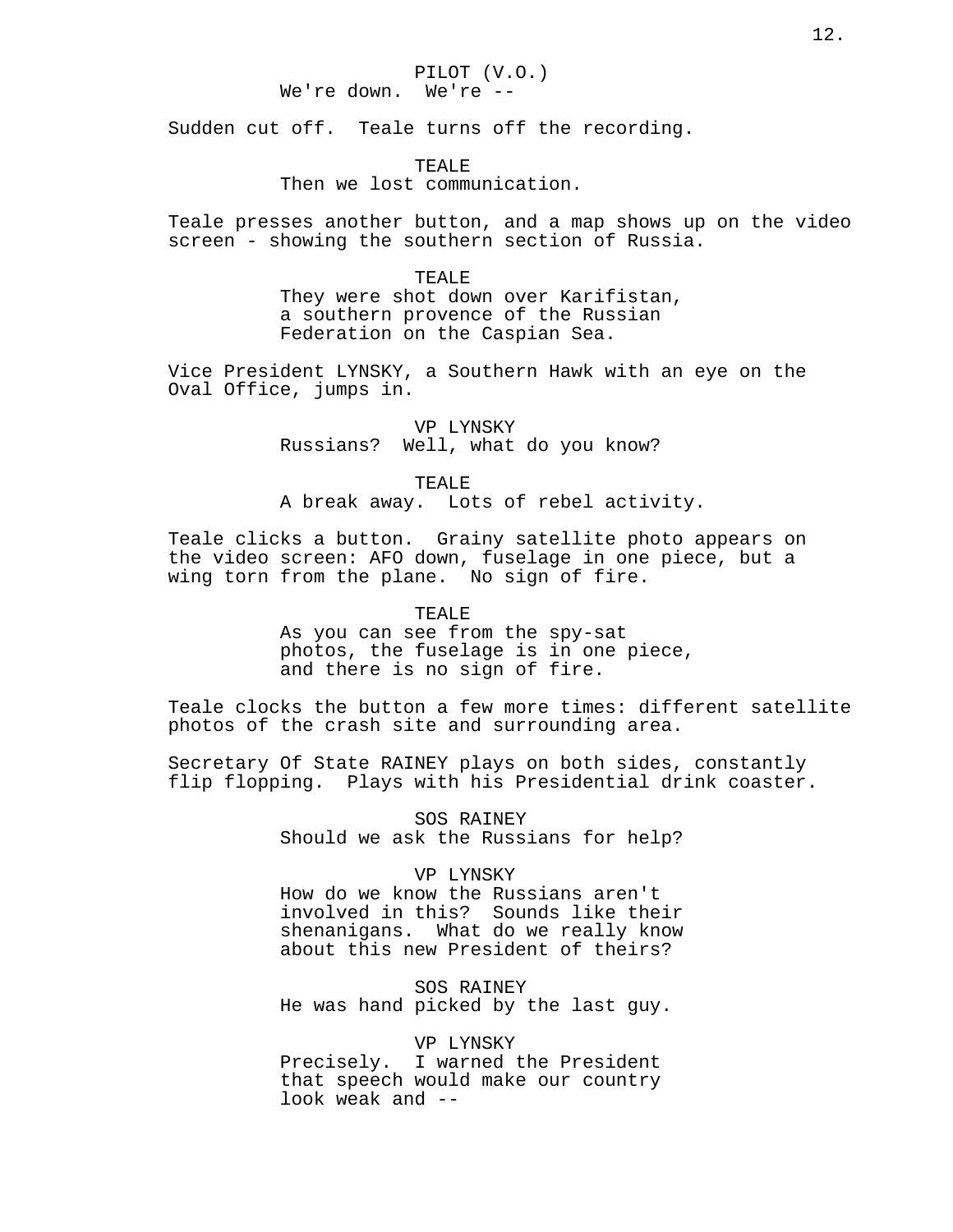Secretary of Defense HOWARD, an Army General, doesn't wear his religious beliefs on his sleeve - but they're there. Scarred - he's seen too many men die in battle.

> SOD HOWARD Negotiation and reason make us weak, Mr. Vice President? You'd rather we just kick ass?

# VP LYNSKY

General Howard, you should know better than any of is that the United States is a kick ass nation. Always has been, always will be.

#### SOD HOWARD

Have you ever seen action? Seen a man die? A college, a friend, a kid... die... in your arms... blood pumping out of him? Right, I forgot. Your dad got you a college deferment.

# VP LYNSKY

I say, you aren't sounding much like a Secretary of Defense. More like a --

SOS RAINEY tries to change the subject to avoid Civil War.

SOS RAINEY My staff is working on a press release --

VP Lynsky and General Howard both jump in:

VP LYNSKY No Press! Are you an idiot?

SOD HOWARD No Press! This stays under wraps for 24 hours. We don't want to cause panic, create a situation.

SOS RAINEY What do I tell the press?

#### VP LYNSKY

Our esteemed President is visiting our troops, we can't disclose the locations until he returns, for security reasons.

Teale clicks the button again, showing a rebel camp.

TEALE Rebel encampment is two miles away.

SOS RAINEY What do we know about them?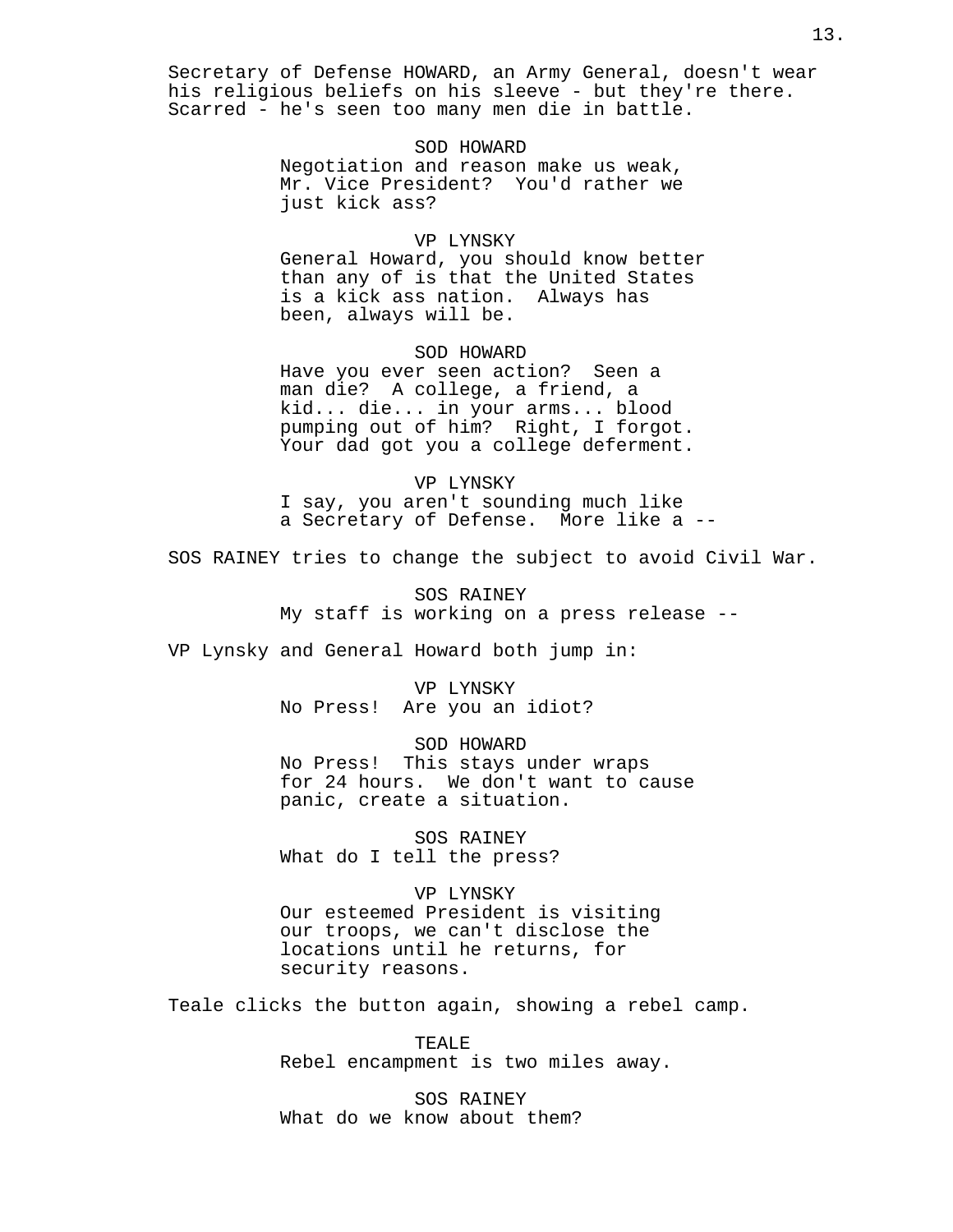#### TEALE

Karifistan has always had tenuous ties with the Russian Federation. Two years ago, a rebel movement lead by Shujaat Pischik - who clams to be a descendant of Cyrus The Great --

Teale clicks up a painting of PISCHIK on the back of a white horse, holding an ornate sword.

#### VP LYNSKY

You're telling me some guy on a horse shot down Air Force One?

SOD HOWARD He's a religious fanatic. Believes his version of Islam is the only true version - killing anyone who does not share his narrow views.

VP LYNSKY Ethnic cleanings?

SOD HOWARD Religious cleansing.

VP LYNSKY He's on a fucking horse.

SOD HOWARD How many people were on the plane when it went down?

#### TEALE

Sixty three.

# VP LYNSKY

I say, you think that sword will do any good against a few dozen Trident D-5s? Seems we've got him outgunned.

## SOD HOWARD

You want to start a war with a Russian state? Where do you think that leads?

#### VP LYNSKY

You all said they were a break away.

SOD HOWARD

What happens to the President in that scenario? And the other 63 people on Air Force One?

# VP LYNSKY

You know what they say about making an omelet. Have to think about what's best for the country, not one man.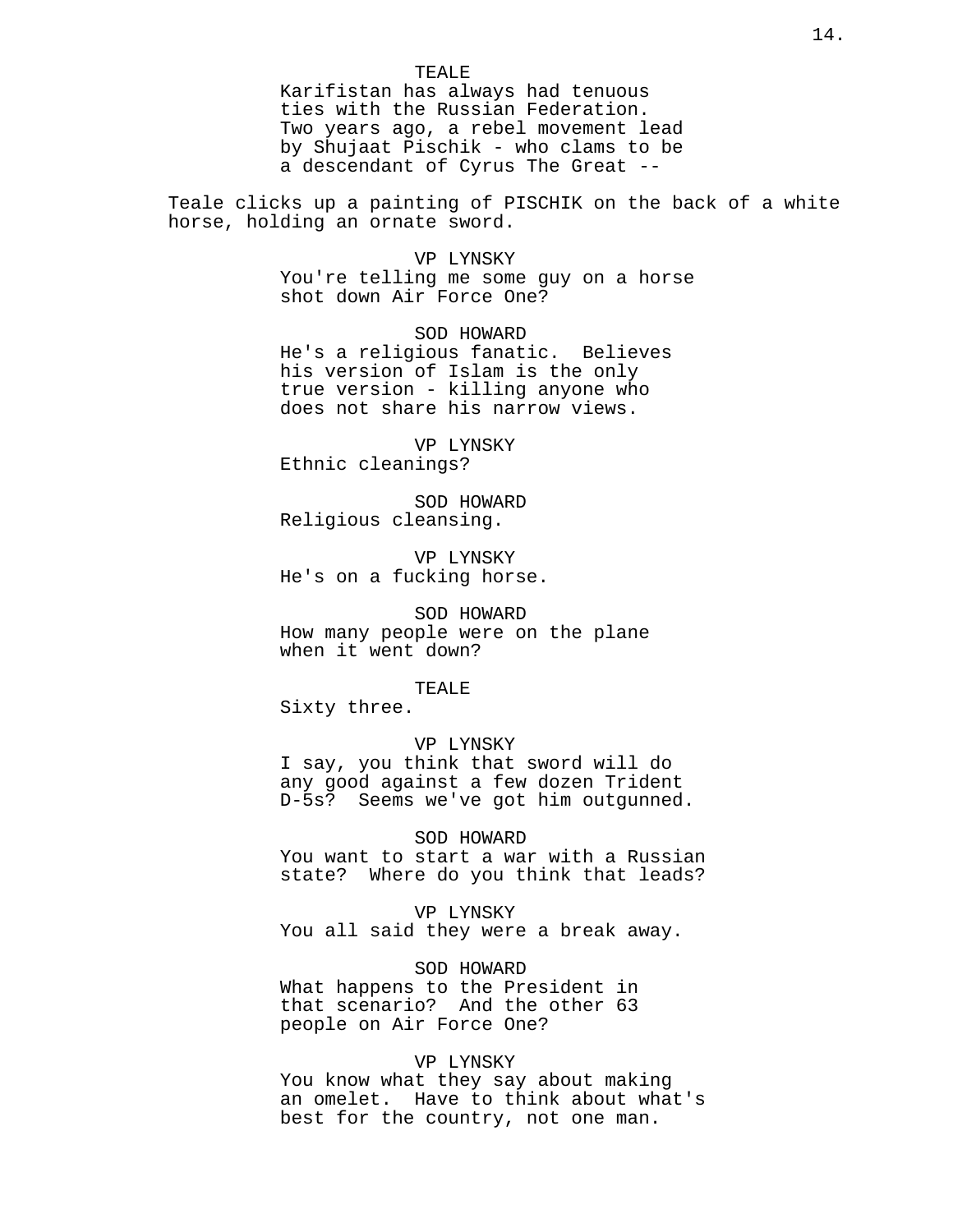SOD HOWARD What is best for the country is to get the President back, alive.

SOS RAINEY How do we do that?

At the end of the table, Air Force General JOSHUA BATES slides into the conversation. He's a man who knows things.

> GEN BATES I have a man. Expert in extractions. He'll be in and out in a flash, minimum footprint. Mitchell Keller.

VP LYNSKY Let's give him 24 hours. See what this man can do to get our beloved President back. When he fails...

The satellite photo of A.F.1. down on the monitor.

EXT. EDWARDS AIR FORCE BASE -- STOCK -- DAY

The Air Force Base - planes landing.

SUPER: EDWARDS AIR FORCE BASE

INT. COMMAND CENTER -- DAY

The satellite photo of A.F.O. on the monitor.

Keller looks from the monitor to Lt. Gen Doradin.

KELLER Of the United States?

DORADIN

That's the one. The plane made a rough landing, but it was a landing. Intel believes everyone survived. (beat) The other sixty three people on the plane are not your problem.

KELLER They are if they want to come along.

DORADIN Discourage that.

KELLER

Right.

Another satellite photo.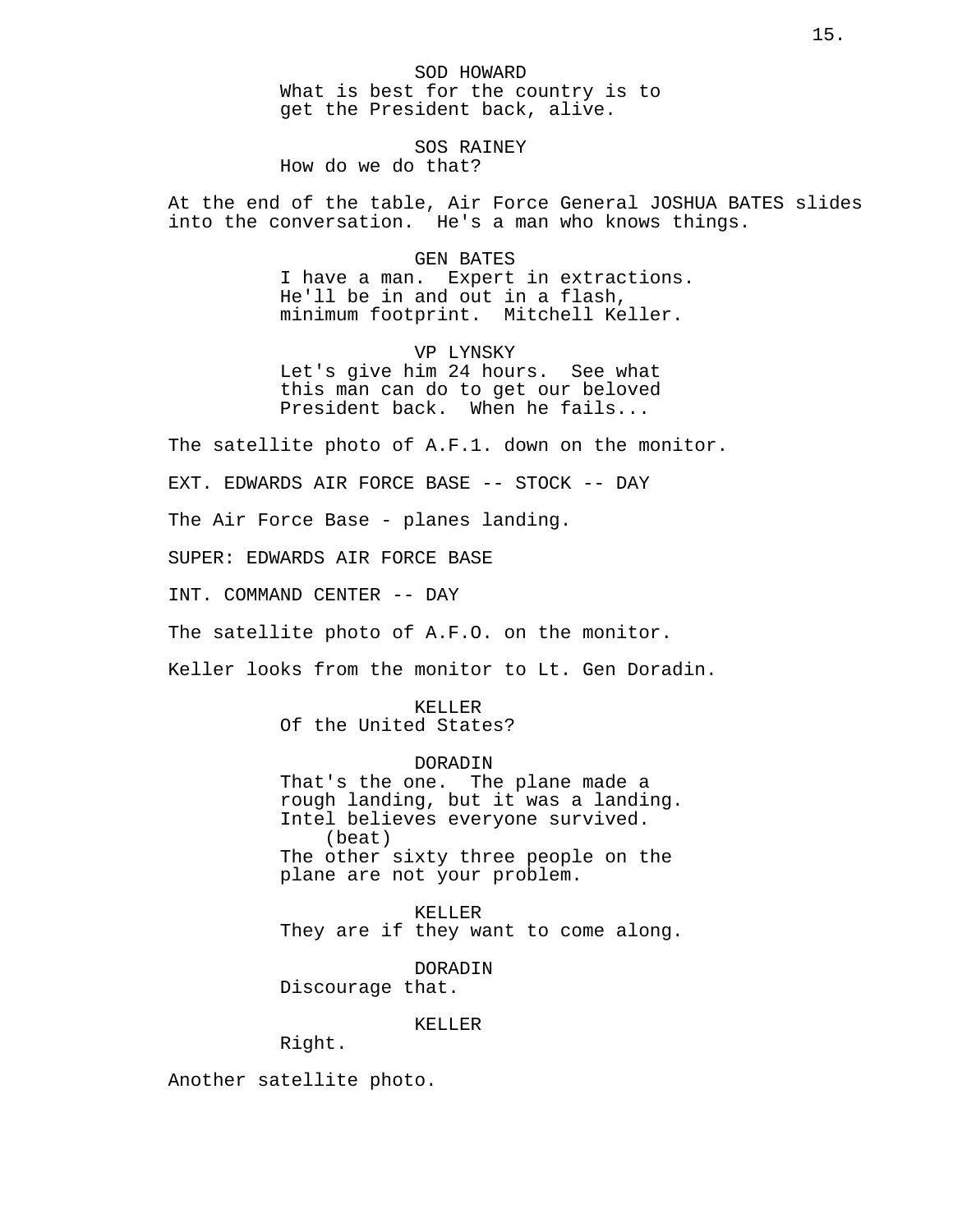## DORADIN

About seven clicks away, a rebel camp - with a Kvadrat As-6 SAM. So be careful flying in.

KELLER Big guns for rebels.

## DORADIN

It's a civil war. The President caught in the middle. We have to get him out before they even know he's there.

# KELLER

And the sixty three others? I imagine there are some pretty important folks on that plane.

## DORADIN

We'll send in the Rangers later. Right now - we have to get the President back before anyone knows he's missing.

# KELLER

Before they figure we're vulnerable.

## DORADIN

Right. They've given you 24 hours -- (looks at watch) Make that 23 hours and seven minutes.

## KELLER

Sorry, I was sleeping.

## DORADIN

Minimum foot print. This is blacker than black. Only a handful of people know Air Force One is down, and we want to keep it that way.

Keller grabs his helmet and the iPhone-like communicator with the mission clock ticking away on it.

## KELLER

I'll have him back in a flash.

Salutes and leaves the room.

EXT. EDWARDS AIR FORCE BASE -- DAY

Keller walks to the airfield, putting on his helmet.

SUPER: EDWARDS AIR FORCE BASE - 22 Hours, 56 Minutes

Planes take off in the background.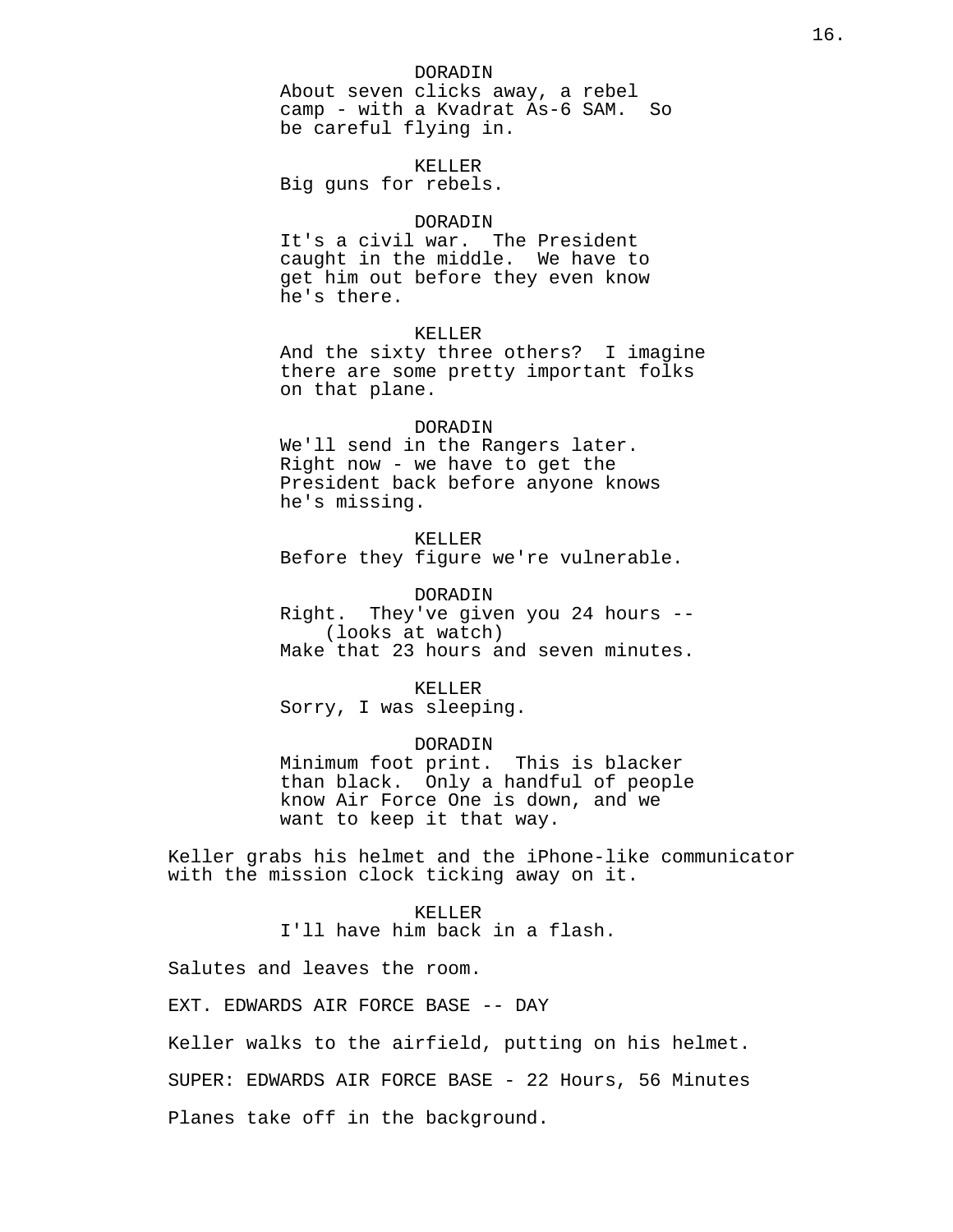EXT. F-117A -- STOCK -- DAY The F-117A taxis out of the hanger to the runway. INT. F-117A -- DAY Keller goes through the per-flight check list. VOICE (V.O.) Night Hawk One, you are cleared for take off - runway seven. KELLER Copy that. Keller takes a final look at the oft-folded photo, pockets it, then works the controls. Caresses the instrument panel he loves this plane. KELLER Hey, baby - ready to go? (smiles) Let's see that sky in the rear view. Hits the throttle and afterburners - Roar! EXT. F-117A -- STOCK -- DAY The F-117A takes off, roaring into the heavens. INT. F-117A -- DAY Keller pilots the plane across the Pacific. EXT. F-117A -- STOCK -- DAY The F-117A cuts through the sky like a black knife. Pacific Ocean rippling beneath it. INT. F-117A -- DAY Keller pilots the plane through the clouds. DORADIN (V.O.) Night Hawk One, base. KELLER Night Hawk One. DORADIN (V.O.) There's some rebel movement in the area where the plane went down. KELLER I'll try not to step in it.

17.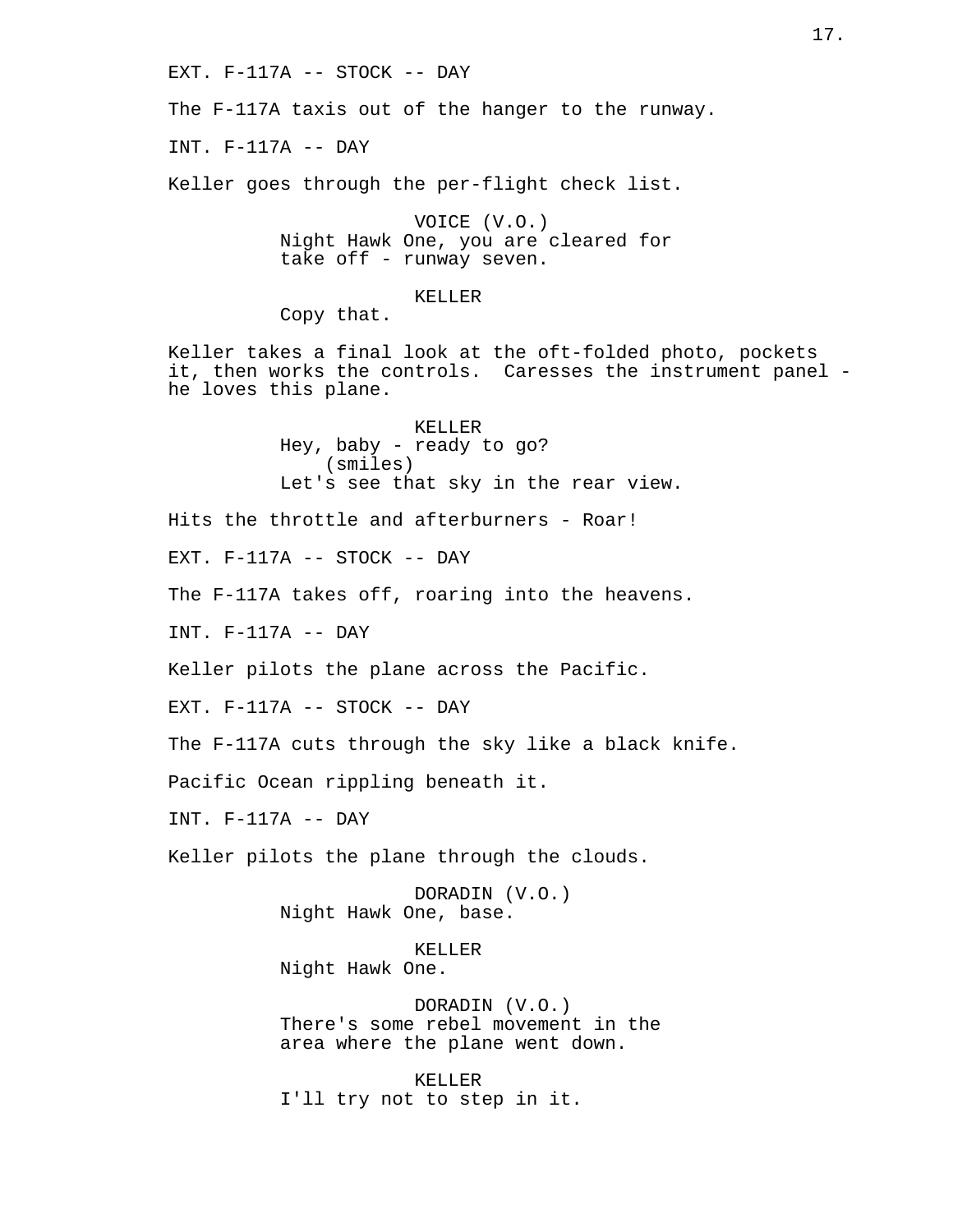INT. COMMAND CENTER -- DAY

Doradin watches the spy satellite feed on a monitor, talking to Keller on the radio.

THE MONITOR

Three vehicles and five motorcycles on a dirt road head to the downed plane.

> DORADIN I have three trucks and five cycles, maybe a dozen rebels. I'll send the signal.

Doradin clicks a button.

INT. F-117A -- DAY

The satellite footage pops up on a cockpit monitor in the stealth fighter plane. Keller watches it for a moment.

THE MONITOR

Miniature vehicles disappear behind a cloud...

KELLER

I've lost them.

The image on the monitor is dark and foggy - traces of the vehicles can be seen now and then.

INT. COMMAND CENTER -- DAY

Doradin sees the same image - or lack of.

The Monitor is fuzzy with clouds and shadows.

**DORADIN** We have a combination of clouds and nightfall. This isn't a Tescar sat, no night vision, no heat sigs. That gear's over Iraq and Iran.

KELLER (V.O.) So I'm flying blind?

DORADIN Let me see what I can do. CIA may have a bird up there we can use.

Doradin looks at other monitors - nothing that will help.

EXT. F-117A -- STOCK -- DAY

The F-117A as it flies over the mountains.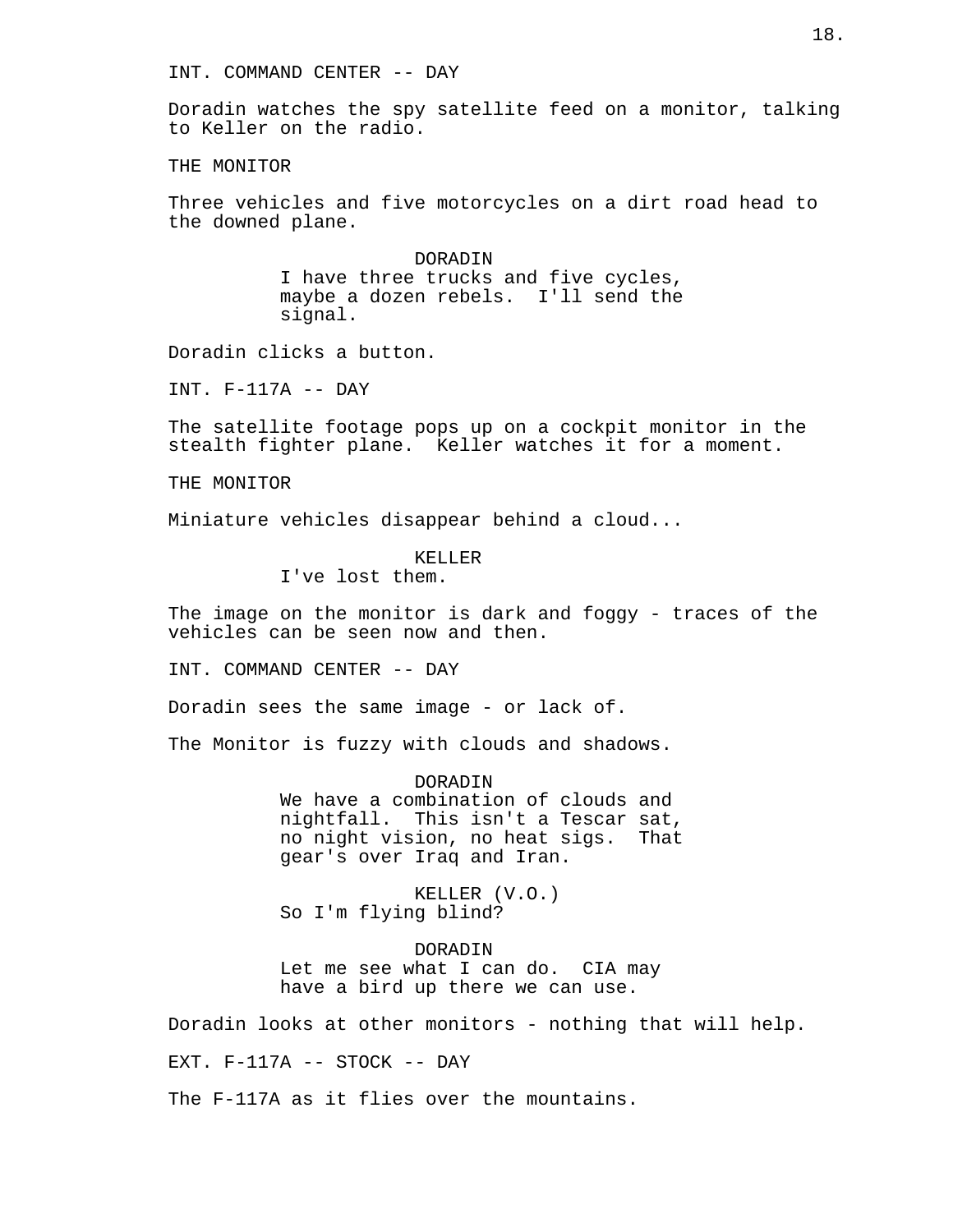INT. F-117A -- DAY -- INTERCUT

Keller looks away from the monitor.

KELLER Were they moving the SAMs?

DORADIN (V.O.) Didn't look like it. I'm sending you AFO's transponder code.

A map on the monitor, signal showing where Air Force One is.

KELLER

Got it.

DORADIN (V.O.) The President also has a personal signal device. Low frequency - five miles, tops. Sending it now.

Keller's pocket Pippin iPhone-like device beeps in his pocket.

KELLER Russians know I'm coming?

DORADIN (V.O.) Nobody knows.

KELLER What if they pick me up?

DORADIN (V.O.) Do not engage.

KELLER What does that leave me? Eject? I'm not leaving this plane.

DORADIN (V.O.) Evade. Escape. Go back for the President. He's the priority.

KELLER If the Russians shoot me down?

DORADIN (V.O.) We never heard of you. Blacker than black.

Keller nods, breaks through the clouds.

EXT. F-117A -- STOCK -- EVENING

The sun sets behind the F-117A as it glides over the mountains... Heading into enemy territory.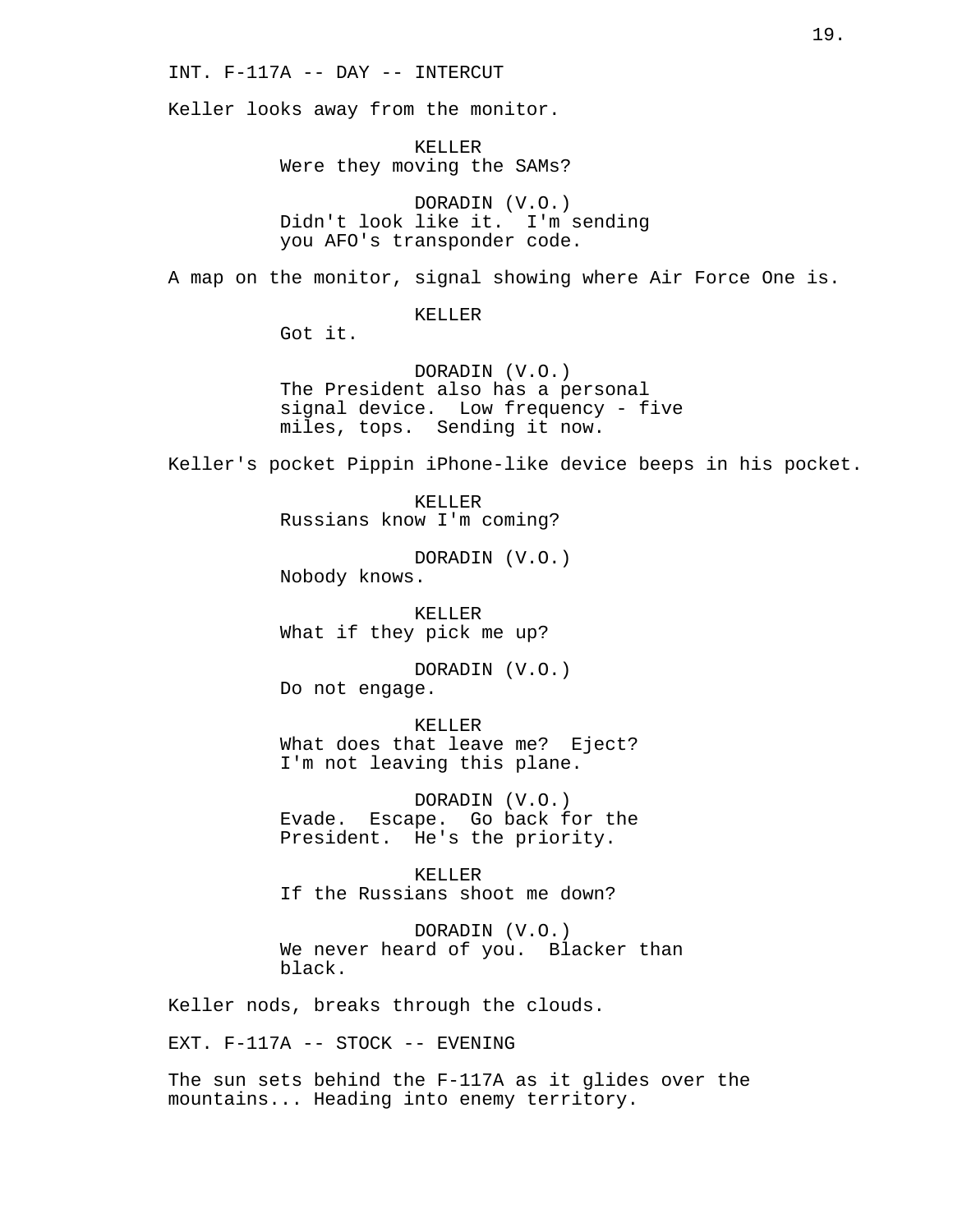INT. F-117A -- EVENING

Keller checks his instruments - and AFOs transponder signal.

KELLER Night Hawk One, silent running from here on in.

DORADIN (V.O.) Copy that. Good luck.

Keller keeps his eyes open for MiGs and SAMs.

EXT. F-117A -- STOCK -- NIGHT

The F-117A is almost impossible to see at night.

INT. F-117A -- NIGHT

Keller looks at a monitor - a satellite photo of the area. A field beyond the rebel camp.

> KELLER That's looks good.

Keller begins landing procedures.

EXT. KARIFISTAN COUNTRYSIDE -- NIGHT

Aerial shot of a forest...

The rebel camp...

The SAMS...

A field...

As the F-117A lands behind enemy lines.

INT. F-117A -- NIGHT

Keller shuts down the plane and pops off his helmet.

KELLER I'll be right back.

Grabs his bag from behind the seat and pulls out the Pippin.

EXT. FIELD -- NIGHT

Keller pulls the camouflage tarp over the end of the F-117A's wing, making it practically invisible... at night, at least. Sets the tamper alarm on his Pippin.

SUPER: KARIFISTAN - 18 Hours, 07 Minutes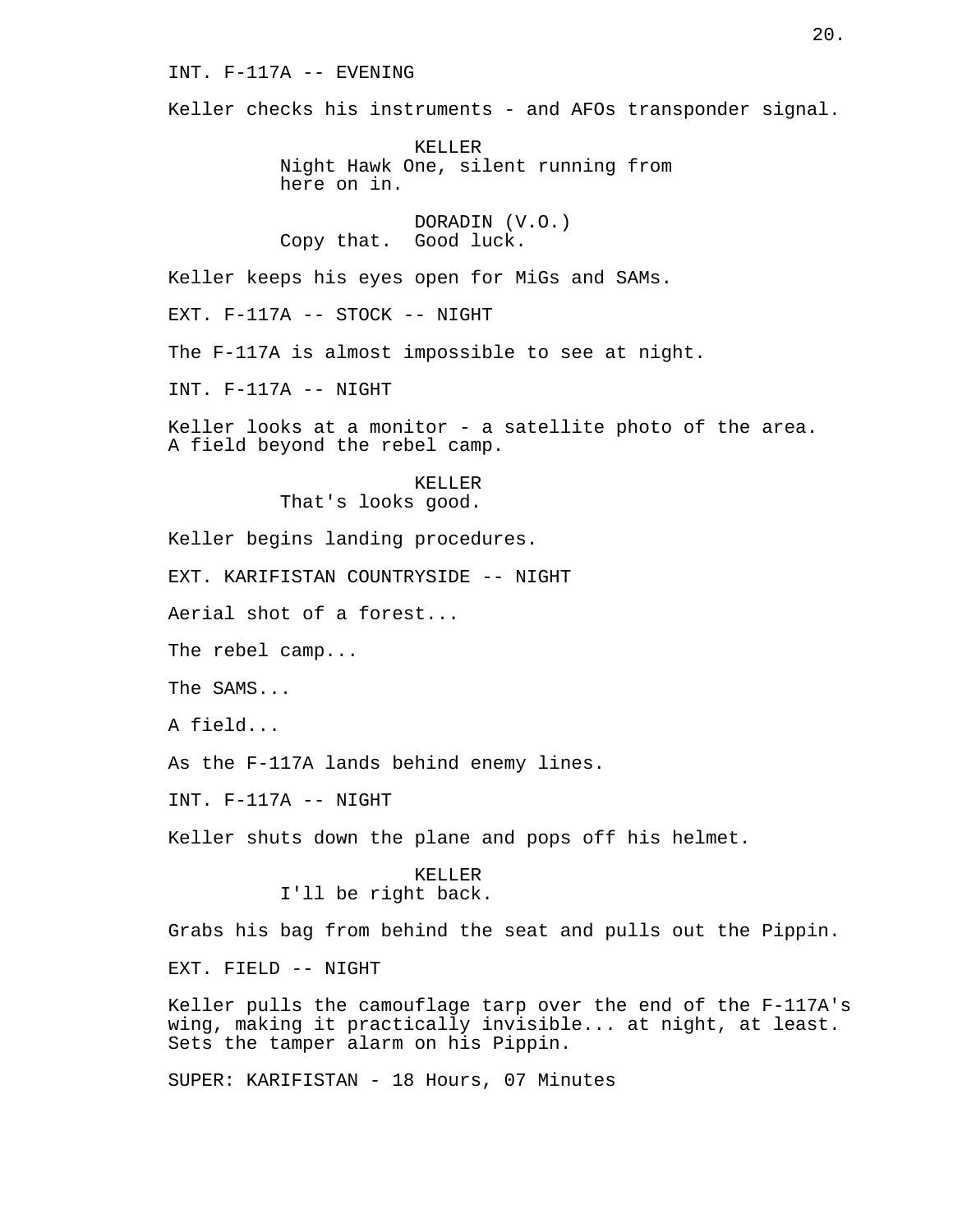Grabs his bag and walks away from the plane - consulting his Pippin - heading toward the wreckage of AFO.

Jogging through the darkness... A noise...

Trucks coming!

Keller hits the dirt, hiding...

Two Trucks (filled with REBELS) and three motorcycles (with armed REBELS) zoom toward him - on a road a couple dozen feet away from where Keller hides.

Keller tries to become one with the ground.

The three Motorcycles and one Truck zooms down the road.

The other Truck slows... stops near where Keller hides.

Did they see him?

Keller remains still as SLEEPY REBEL jumps out of the truck.

SLEEPY REBEL (in Karifi) This will just take a second.

COMBOVER REBEL (laughs) Not much to drain.

Sleepy Rebel walks across the field to where Keller hides.

Keller holds his breath as the Rebel walks towards him... Stops a few feet away... Unzips his fly and takes a leak... Splattering too close for comfort.

COMBOVER REBEL yells something from the truck.

Sleepy Rebel laughs, zips his fly, turns and walks back.

Keller watches Sleepy Rebel climb into the truck, start it up, and drive down the road - following the other vehicles.

Keller waits until they are gone before hopping to his feet and examining his black flight suit for mud spatters. He's clean.

Pulls out the Pippin and follows the transponder signal.

EXT. BLUFF OVERLOOKING AFO -- NIGHT

Keller stops at bluff overlooking the downed plane, pulls a pair of night vision goggles from his bag, puts them on.

NIGHT VISION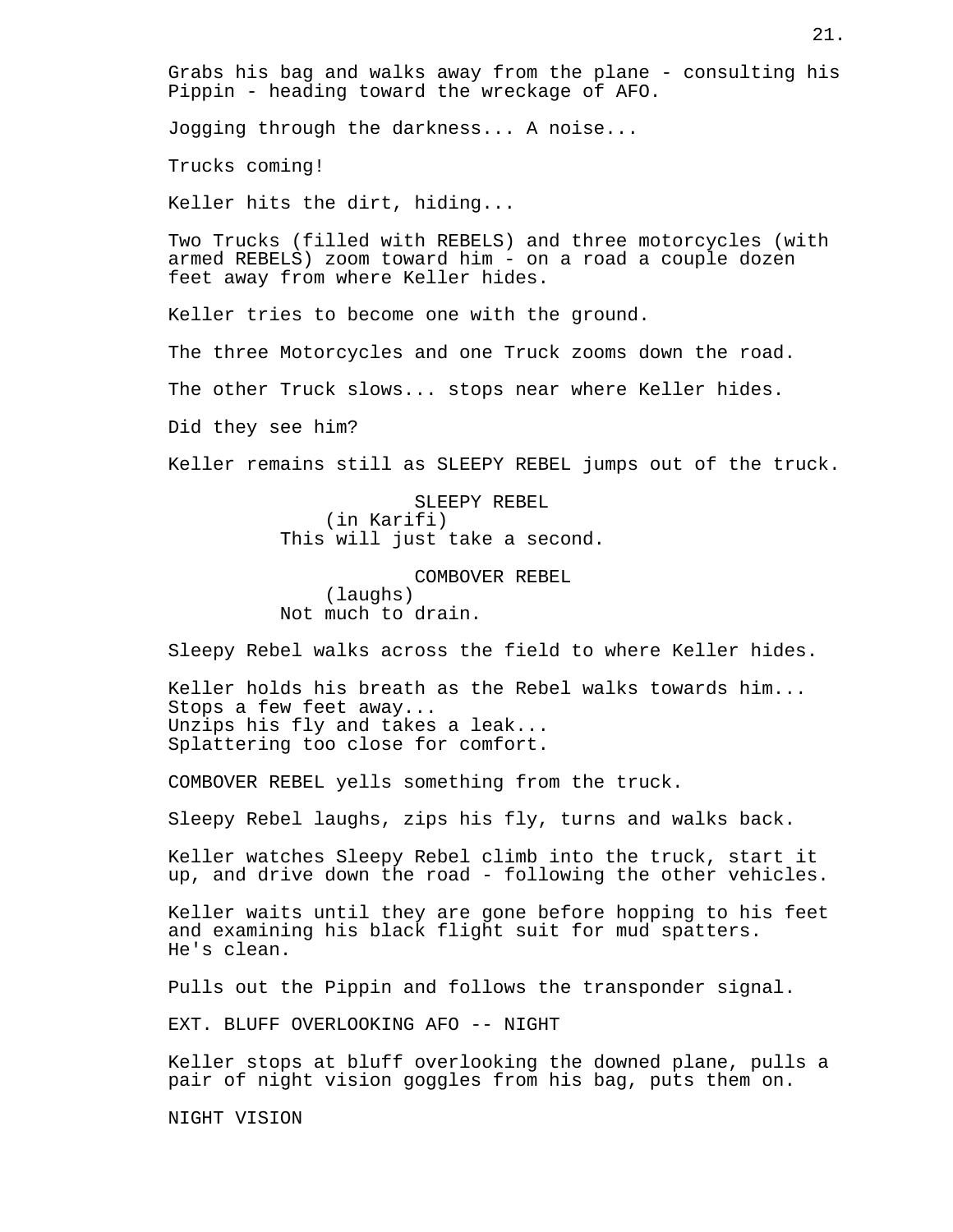A green Air Force One plane in the little valley below. A trace of movement - someone is down there, near the plane.

Keller adjusts the goggles... Suddenly everything turns bright green! A FIGURE stands in front of Keller, blocking his view!

Keller tries to slug the Figure. The Figure grabs his hand and flips Keller.

Keller manages to roll to his feet, pulls his Desert Eagle. Aims at the night-vision green figure.

#### KELLER

Hold it.

The Figure kicks the gun out of his hands. It goes skittering.

When the Figure kicks again, Keller blocks it and chops. They parry and kick and block and punch, back and forth.

Keller has trouble seeing with the night vision goggles.

Sees an opening and throws a punch... The Figure grabs his arm and flips him again.

Keller lands hard, moves to his feet, tears off the goggles. Now he's fighting someone in black against the black night. Black body suit, black ski mask... black boots!

Wham! Keller takes a kick to the head before he knows it.

He's ready for the next kick, and flips the Figure onto the ground. When he goes in to kick the Figure, it's his turn to end up on the ground. They trade flips, hits, kicks. An even match...

The Figure tries another kick to Keller's head. He catches the foot and flips the Figure. Then kicks his fallen Desert Eagle into his hand.

# KELLER

I said hold --

The Figure rolls to his feet. But Keller kicks the feet out from under the Figure. When the Figure starts to get up, Keller pounces on him. Pins the Figure to the ground, shoves the gun in his face.

> KELLER Let's see what we've got.

Keller yanks off the ski mask.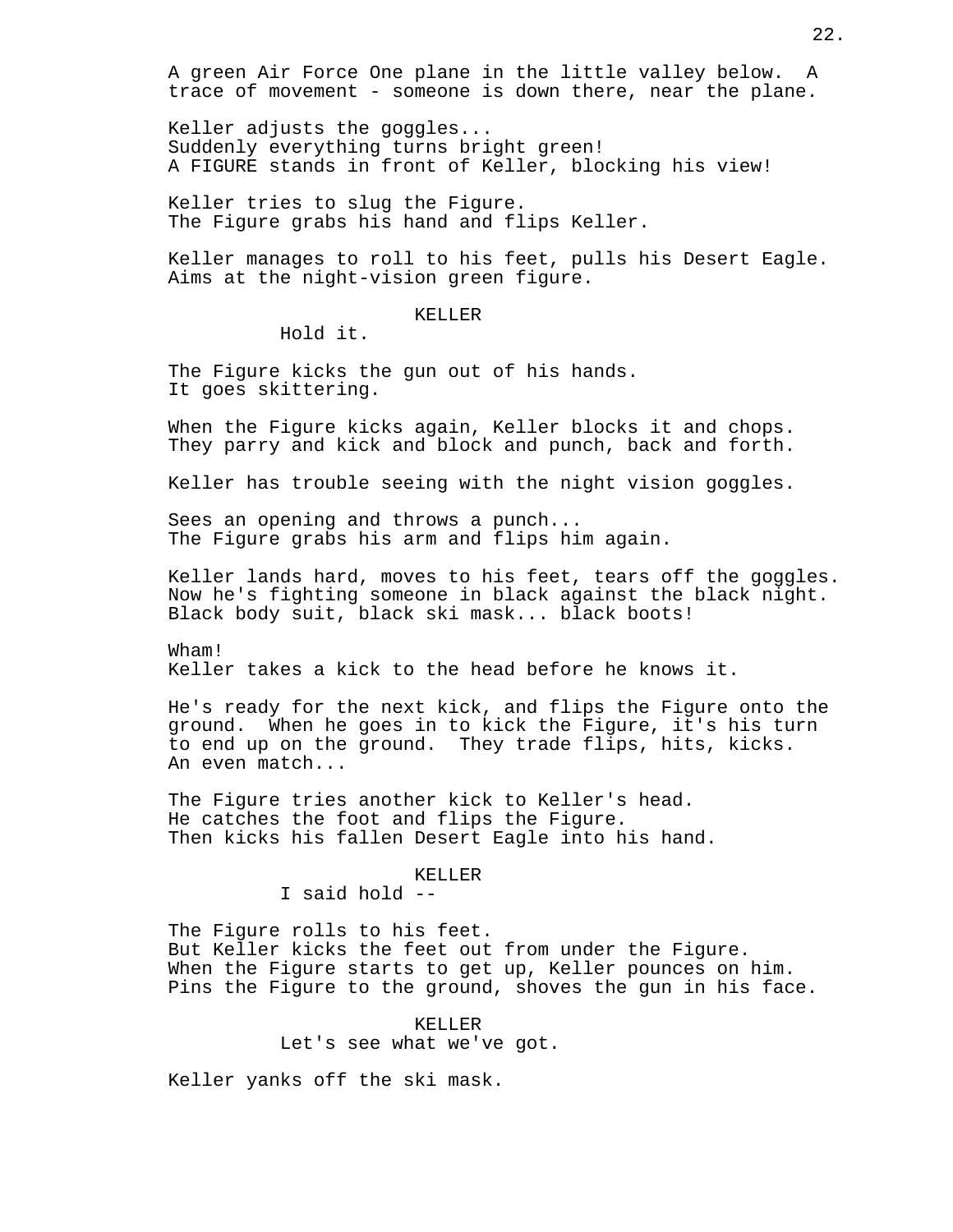Hair flows out... lots of it. The hair belongs to sexy Russian agent Yelana Andreeva.

## KELLER

You're a girl?

## YELANA

You are American?

Keller realizes his hand is on her breast, removes it. In the skin-tight black suit, she's sexy.

YELANA

What are you doing here?

## KELLER

I have the gun, you first.

She says nothing... so Keller pats her down. Finds a gun in a velcro compartment. Finds a knife and flashlight in another. Finds an ID in a slit in the black body suit.

Keeps the gun on her, grabs the goggles to look at the ID... It's in Cyrillic.

> KELLER Okay, what does this say?

She thinks she has him.

## YELANA

You first.

#### KELLER

Says you're a member of Russian Internal Security. You're not here on vacation... (looks at ID) Yelana... So why are you here?

YELANA Rebel activity. They shot some missiles earlier. What did they shoot down?

KELLER Who said they hit anything?

YELANA Why else would you be here? Vacation?

KELLER I have the gun, I ask the questions.

#### YELANA

If I don't answer?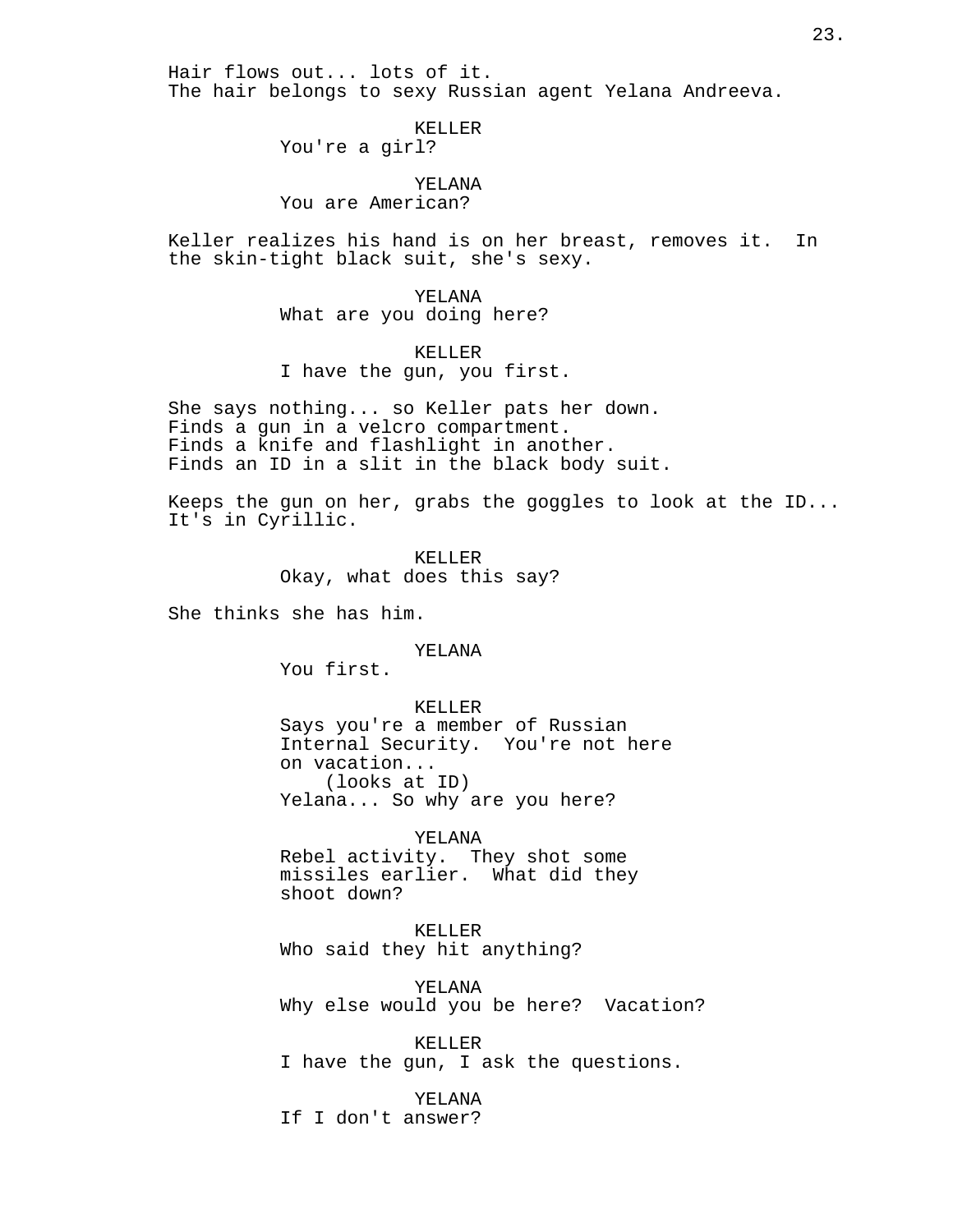Calling his bluff.

KELLER I don't have to kill you. I can shoot you in the leg.

YELANA The rebels will hear, and come.

Keller raises the gun butt to hit her.

YELANA

I know this country...

KELLER

I work alone.

YELANA As do I. But I have already seen what plane the rebels shot down.

Keller lowers the gun.

KELLER You radio anyone?

YELANA I have yet to examine the wreckage. The plane might be a decoy... But then, you would not be here.

Reluctantly, he pulls her to her feet, hands her back everything but her weapons.

YELANA

My weapons?

KELLER Right. I'm supposed to trust you?

YELANA We work together.

KELLER Not a chance. You are my prisoner.

YELANA My country. You are my prisoner.

KELLER

You stay here.

Keller starts down the hill to the plane. Yelana follows him... at a distance.

> YELANA You should have hit me.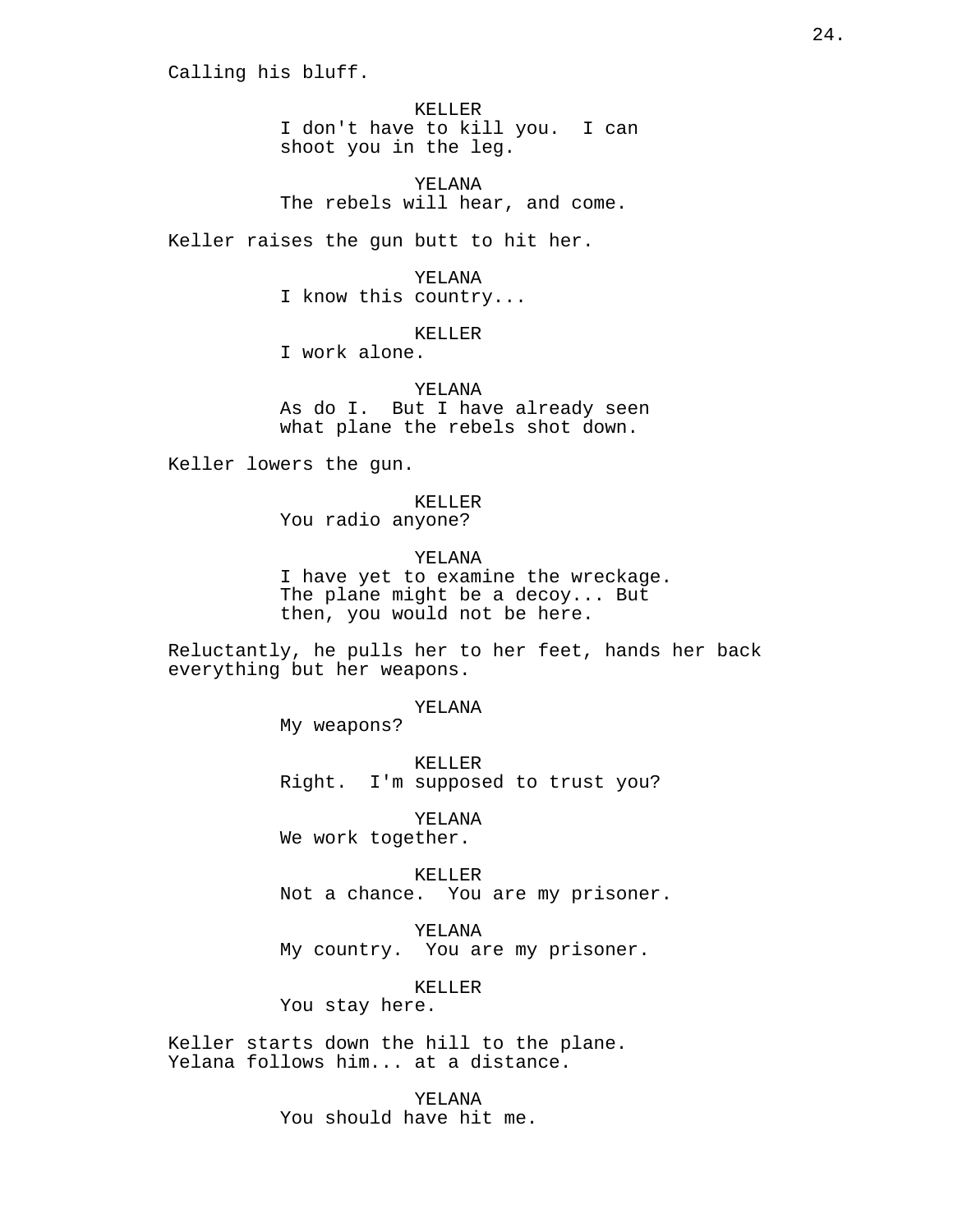KELLER

I still can.

YELANA Your arms are not long enough.

KELLER I could jump you.

YELANA

I would run.

KELLER I'd chase you.

YELANA You catch me? Ha!

Each tops the other as they make their way down to the plane.

EXT. AIR FORCE ONE WRECKAGE -- NIGHT

Keller pulls out a pocket flash, tosses Yelana her flashlight. The wreckage looks surreal in the darkness. Yelana shines her flash at the Presidential Seal.

YELANA

It is Air Force One.

KELLER I can't confirm that.

She shines her flash back on the Presidential Seal. He ignores it, finds the door - open - and enters.

INT. AIR FORCE ONE WRECKAGE -- NIGHT

Keller searches the inside of the plane with the flash. It's empty. Desolate. Spooky.

#### KELLER

Hello? Anyone?

Empty hallways. Empty rooms. Empty seats.

Keller's flashlight probes the shadows.

As he walks through a hallway, something on the wall... He aims his flashlight... A bloody hand print.

> KELLER Is anyone there?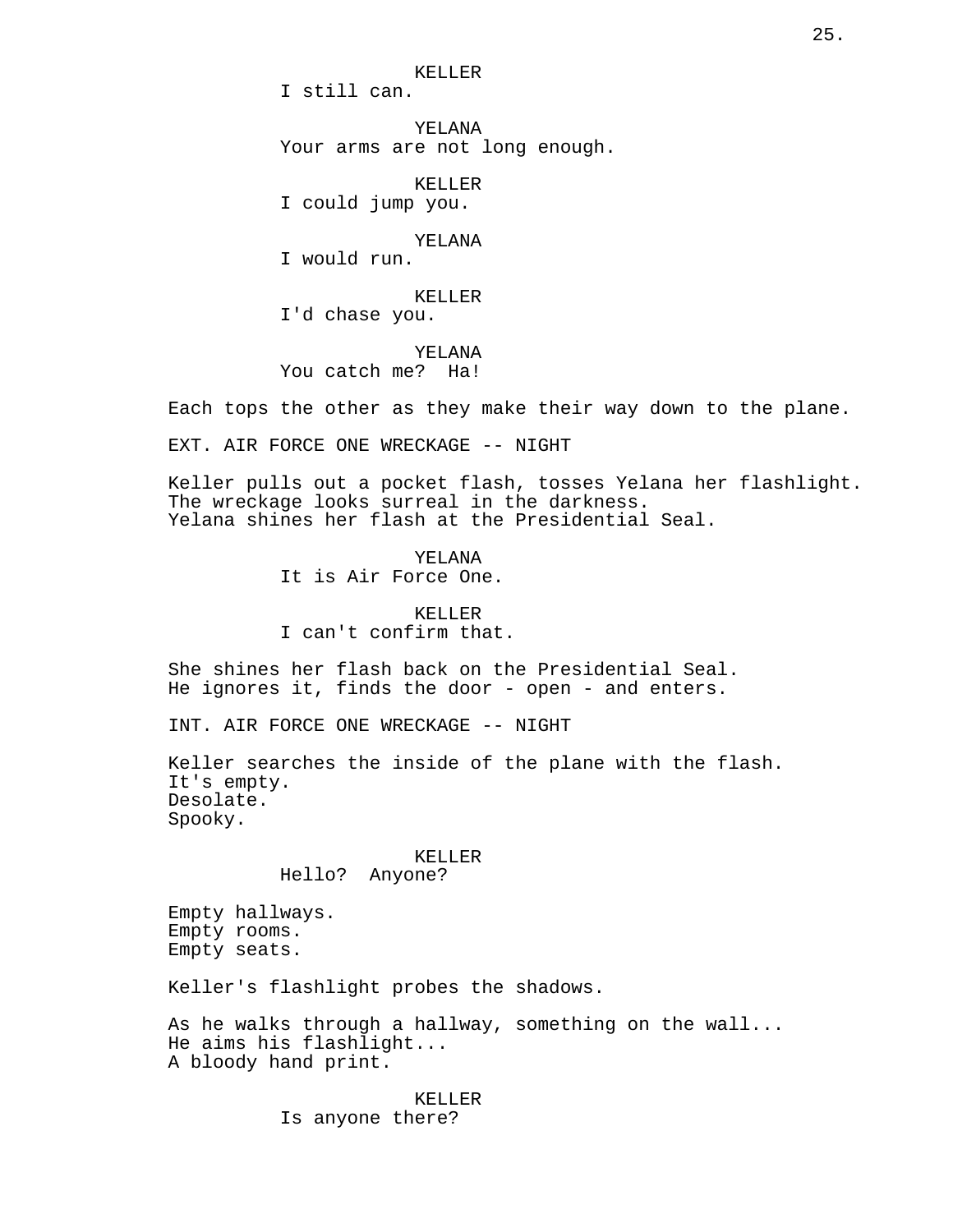No answer - no more traces of blood. Completely empty. As if everyone vanished. Shadows and more shadows. A sound behind him. He spins, gun ready. Nothing. The plane is empty. He gets to the cockpit of the plane - doors open... Empty. Both seats empty and no signs of blood. YELANA (O.S.) American! American! Keller heads to the open door. EXT. AIR FORCE ONE WRECKAGE -- NIGHT Yelana stands in the field about a hundred feet from the wreckage, flashlight aimed at the ground. Keller jogs up to her. KELLER Yes? Looks down at the flashlight beam... A body lays in the dirt - GNN Reporter Liz Varna. Shot in the head. KELLER Shit. Yelana moves the beam across the dirt... A line of bodies. Most on their faces in the dirt. Pools of blood around their heads. KELLER Who would do this? YELANA They would. Yelana and Keller walk down the line of dead bodies. Capturing each in their flash for a moment.

Crew members.

Pilot and co-Pilot.

Press people.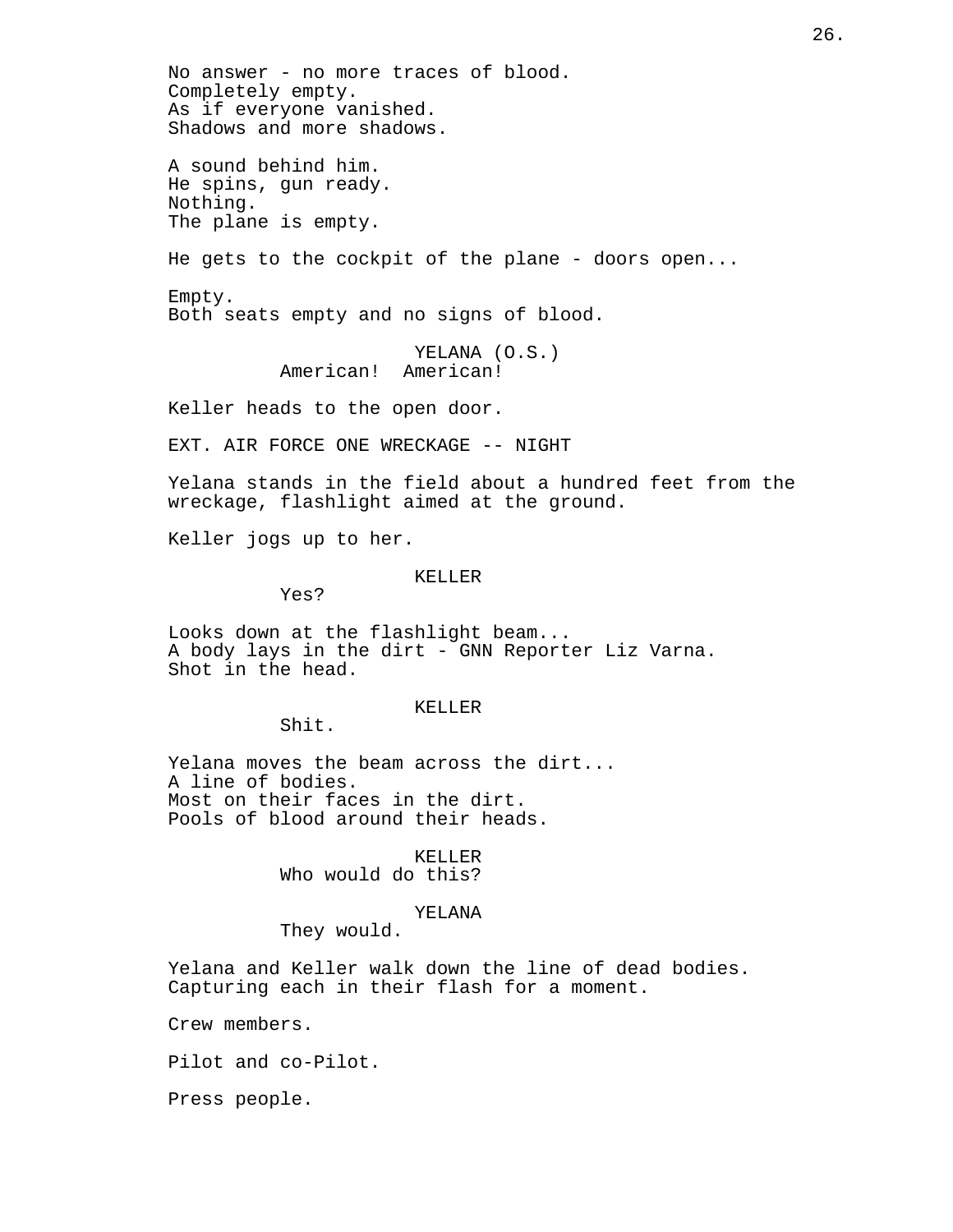Secret Service Agents.

The President's staff members.

All sixty three people onboard...

Or is it all sixty four?

Keller's flash picks up a dead man, face down, in a blue suit. The President's signature blue...

# KELLER

No...

Moves to the body, hands Yelana the flashlight.

# KELLER

Hold this.

Turns over the dead man to look at his face...

Not the President. A Secret Service decoy. Dead. Shot in the head.

## YELANA

Not your President. They must have taken him.

KELLER How many are here?

## YELANA

Many.

KELLER I need a count.

They go back to the beginning of the dead and count.

KELLER Five... six.. seven...

Down the line.

KELLER Forty three... Forty four...

Yelana stops at a DEAD MAN.

# YELANA

American.

A Dead Man without a right arm. Someone hacked it off. Blood everywhere.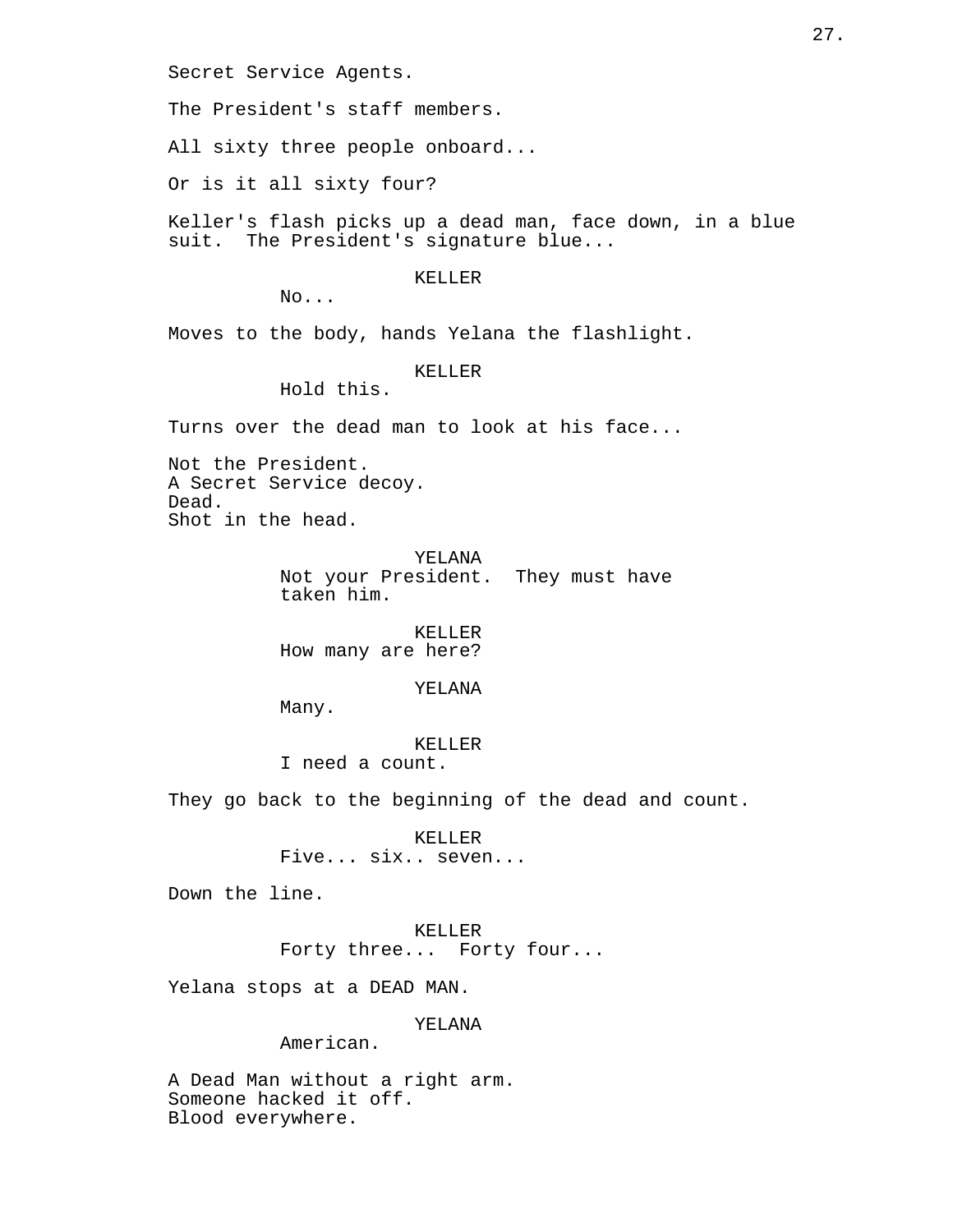Keller shines the flashlight on the Dead Man - a Secret Service Agent. Stripped of his gun.

> YELANA Why would they do this?

> > KELLER

The football.

YELANA He was playing football?

KELLER

A briefcase with missile launch controls. Nuclear missiles. And our space platform missiles, like they one they had to shoot down.

YELANA They control American nuclear missile?

KELLER Only the President knows the code.

YELANA They have him, and this football?

Keller pulls out his communicator, speaks into it.

KELLER Base, this is Night Hawk One.

DORADIN (V.O.)

Base.

KELLER They have Potus and the football. Everyone else is dead.

DORADIN (V.O.)

Repeat?

Keller starts to say something, but the motorcycles interrupt. He closes down the communicator.

The two missing Motorcycles roar across the field at them.

YELANA

 $Down$   $--$ 

She falls down in the row of bodies. The motorcycles gets closer. Keller falls down in the row of bodies next to her.

The THREE MOTORCYCLES stop near the line of bodies headlights shining over them... over Keller and Yelana.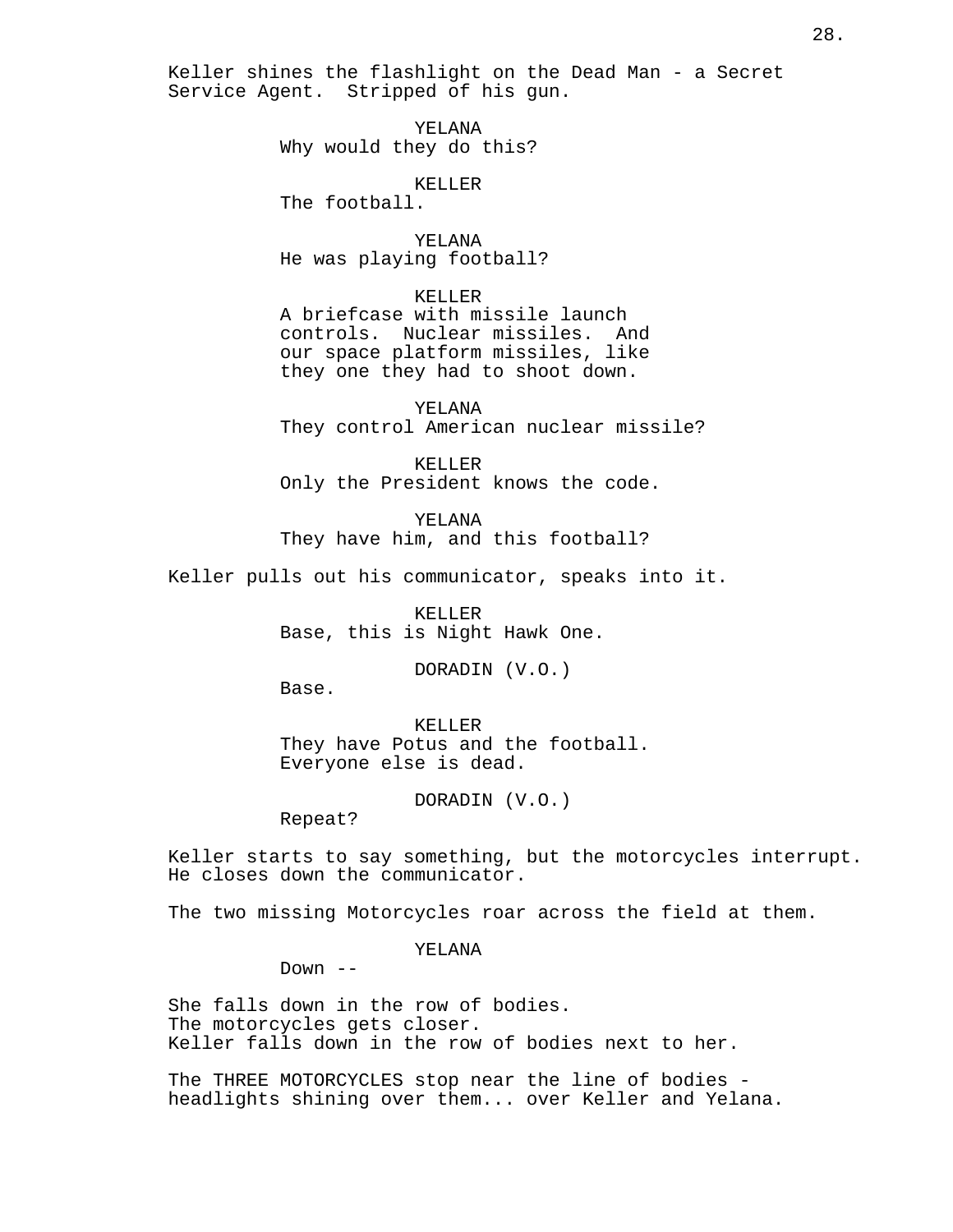MOUSTACHE REBEL (leader) dismounts and lifts his walkie.

MOUSTACHE REBEL (in Karifi) We are back at the plane.

COL. GANEVA (V.O.) (in Karifi) Guard the area.

MOUSTACHE REBEL

Yes, sir.

Moustache Rebel pockets the walkie, shrugs at BULLY REBEL and TWITCHY REBEL, then walks to the wreckage.

Bully Rebel kicks one of the bodies - hard - then laughs.

Twitchy Rebel pulls his gun and SHOOTS the next body in line. They both laugh.

Bully Rebel shoots the next body in the head, laughs.

They move down the line of dead bodies, raking turns shooting each to create the most mess... then laughing at the cruelty.

Each body brings them closer to Keller and Yelana. Closer. Closer. Closer.

Bully Rebel laughs and aims at Keller's head. The dead body (Keller) rolls over, blasts at Bully's head. Bully Rebel falls over dead, Twitchy rebel screams - in shock. Keller moves to his feet, gun aimed at Twitchy Rebel.

> YELANA Do not mess the uniform.

Twitchy Rebel sees another dead body come back to life. Remembers his gun, aims at Keller. Keller aims at Twitchy Rebel... Their pistols hit each other and spark.

Twitchy Rebel is about to fire. Keller uses his gun to push Twitchy's gun away as it fires. The bullet whizzes past Yelana's head...

Sparks off the plane wreckage, near...

Moustache Rebel turns and heads to the line of bodies.

MOUSTACHE REBEL (in Karifi) Stop screwing around! That ammunition is expensive!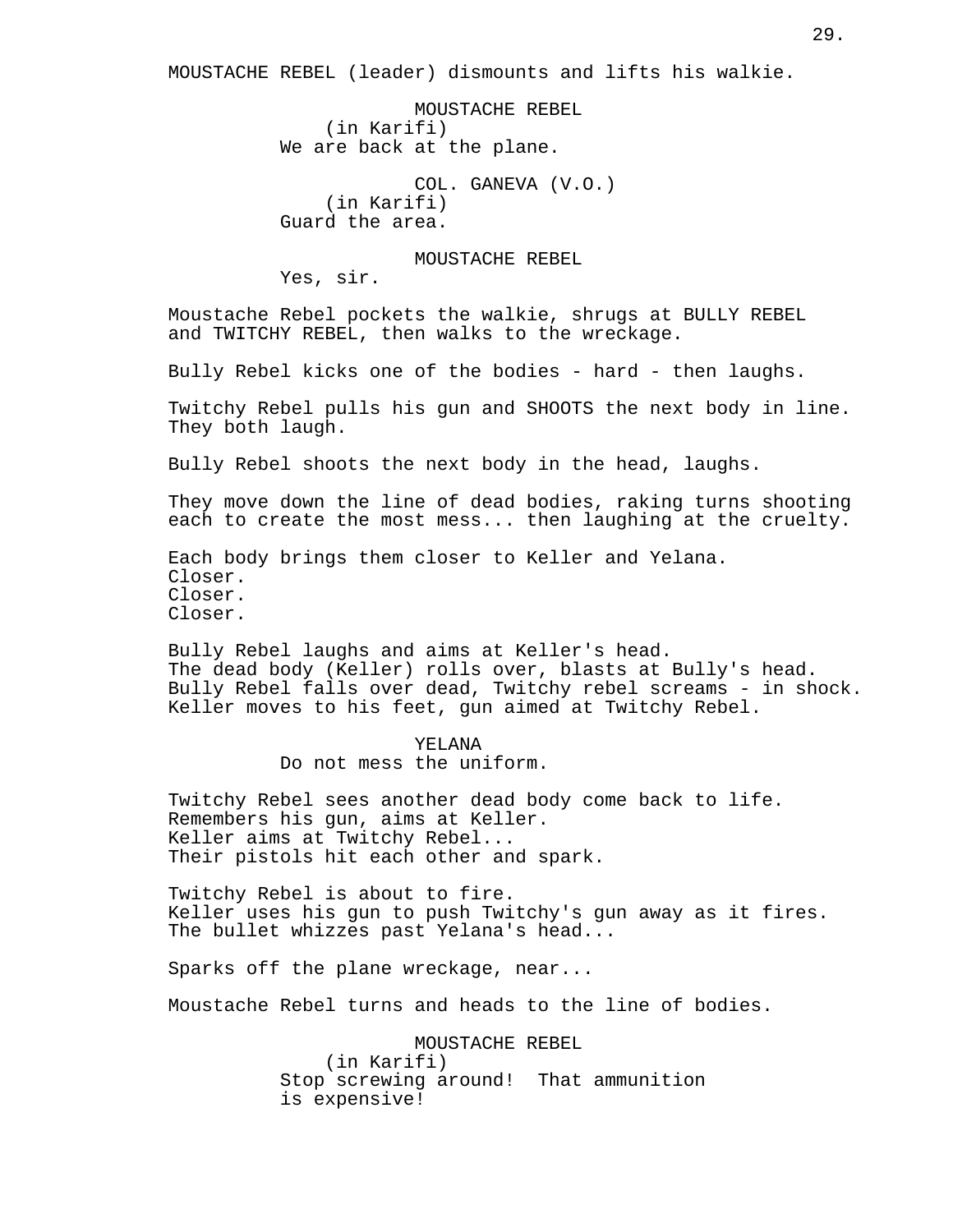Keller slams the gun out of Twitchy Rebel's hand, aims and... Twitchy Rebel grabs the barrel of Keller's gun. They wrestle for control of the gun.

Gun barrel pressed into Keller's face. Keller pushes it away - at Twitchy Rebel's face. Back and forth until Keller pushes the barrel down to Twitchy Rebel's chest and fires - blasting the man away.

Exposing Moustache Rebel standing there, walkie in hand. He raises the walkie to report. Keller fires at him.

Misses. Moustache drops the walkie and runs to his motorcycle. Keller fires - misses. Tries to fire again - click, time for a new magazine.

YELANA

My gun!

Keller does not give her the gun. He ejects his mag, slams in another, as...

Moustache Rebel starts up his motorcycle, roars away!

YELANA Just give me the gun!

Keller takes a bead on the cycle roaring down the dark road. Looks down the sights. Fires.

Moustache Rebel is knocked off his cycle by the blast. The cycle slams into a tree and catches fire.

YELANA

Excellent shot.

KELLER I was trying to hit the cycle. Now all of the uniforms are messed.

Yelana strips the uniform off Bully Rebel and puts it on over her body suit. A patch on the shoulder shows Pischik on his white horse, sword raised.

Keller grabs the fallen walkie... just as a voice speaks!

COL. GANEVA (V.O.) (Karifi) We need you at a field seventy one kilometers from where you are...

Keller looks at the walkie, confused.

Yelana grabs it from his hands, presses the talk button.